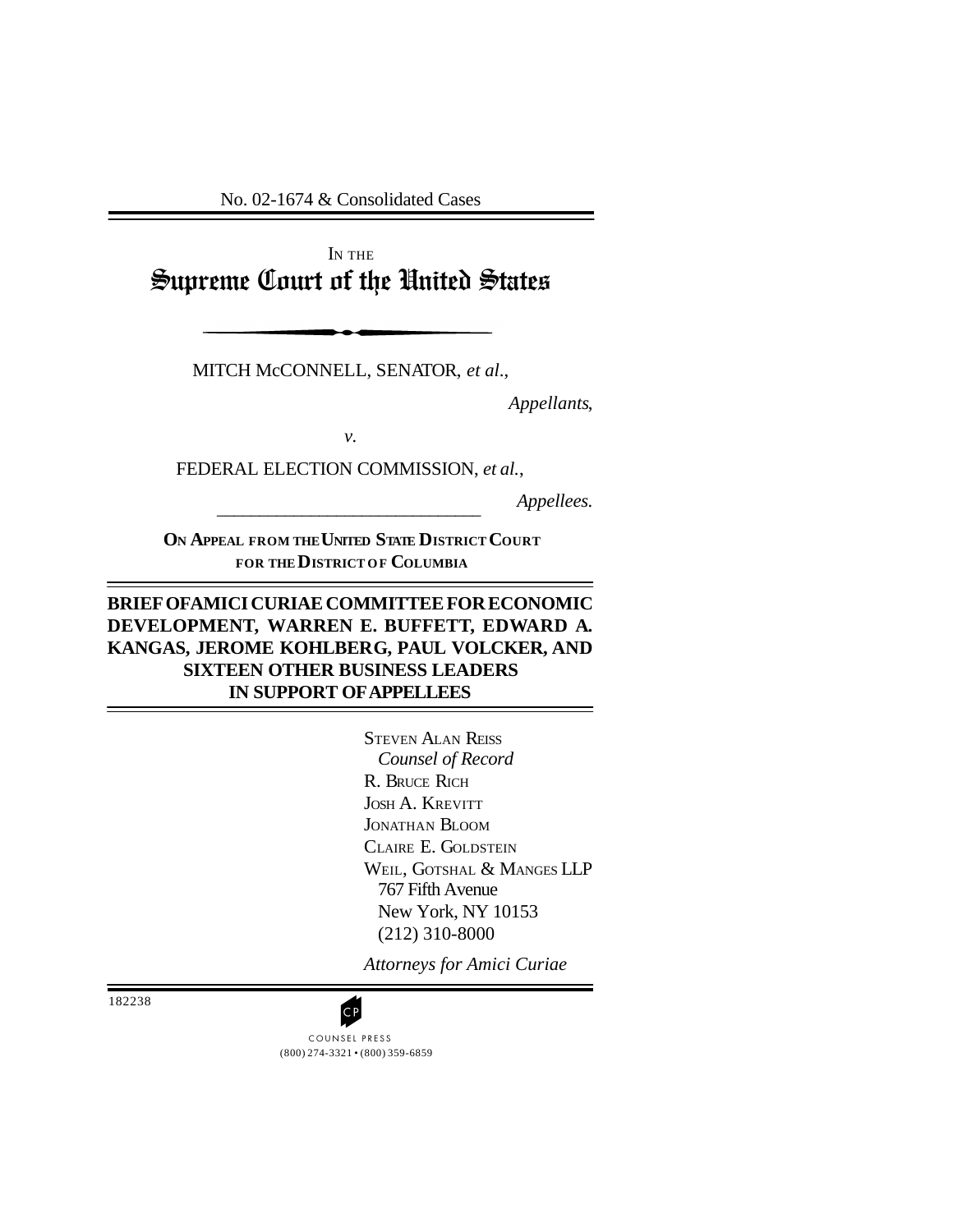# **TABLE OF CONTENTS**

|                                                                                                                                                      | Page |
|------------------------------------------------------------------------------------------------------------------------------------------------------|------|
| Table of Cited Authorities                                                                                                                           | iii  |
| Introduction and Interest of the Amici                                                                                                               | 1    |
| Argument                                                                                                                                             | 5    |
| SOFT MONEY CONTRIBUTIONS ARE<br>L.<br>EXTRACTED FROM CORPORATIONS<br>FEARFUL OF THE ADVERSE CONSE-<br>QUENCES OF NOT GIVING                          | 5    |
| Corporate Soft Money Contributions Are<br>А.<br>Made to Secure Preferred Access to and<br>Influence over Government<br>Officials                     | 6    |
| Soft Money Contributions Are Made to<br>B.<br>Avert Perceived Retribution                                                                            | 10   |
| $C_{\cdot}$<br>and Perceived Corruption<br>Actual<br>Engendered by Soft Money Contribu-<br>tions Has Eroded Confidence in Business<br>and Government | 15   |
| II.<br><b>BCRA'S PROHIBITION ON SOFT MONEY</b><br>SOLICITATION AND CONTRIBUTION<br>DOES NOT SIGNIFICANTLY ABRIDGE<br>FIRST AMENDMENT RIGHTS          | 21   |
| Corporate Soft Money Does Not Reflect<br>A.<br>the Ideas of Its Contributors                                                                         | 21   |

*i*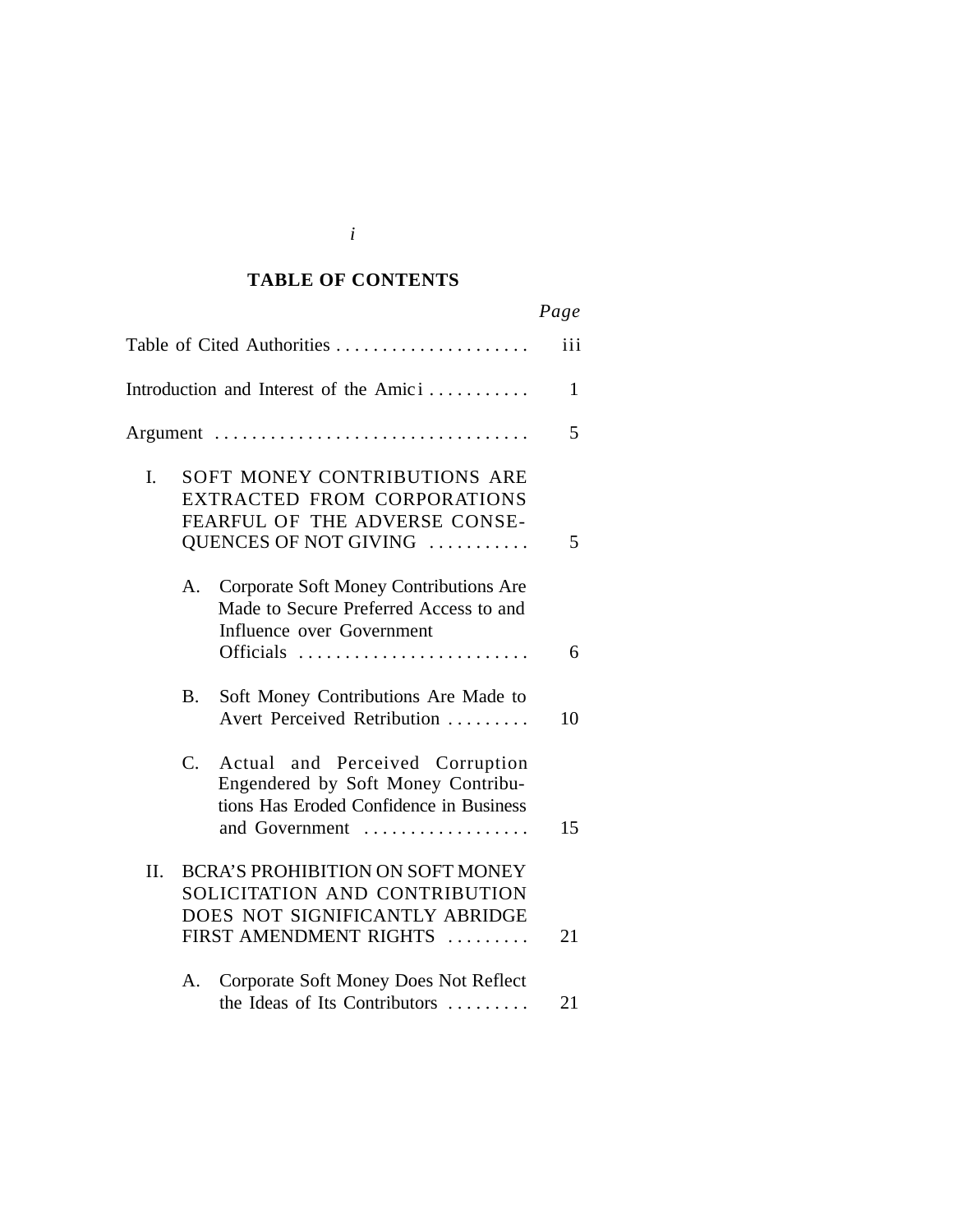# *Contents*

*ii* 

# *Page*

| B. | Corporate Soft Money Contributions<br>Distort the Marketplace of Ideas $\dots$ | 24 |
|----|--------------------------------------------------------------------------------|----|
| C. | A Ban on Soft Money Does Not Offend<br>the First Amendment Right of            |    |
|    |                                                                                | 26 |
|    |                                                                                | 28 |
|    | Appendix — The Individual $Amici$                                              | lа |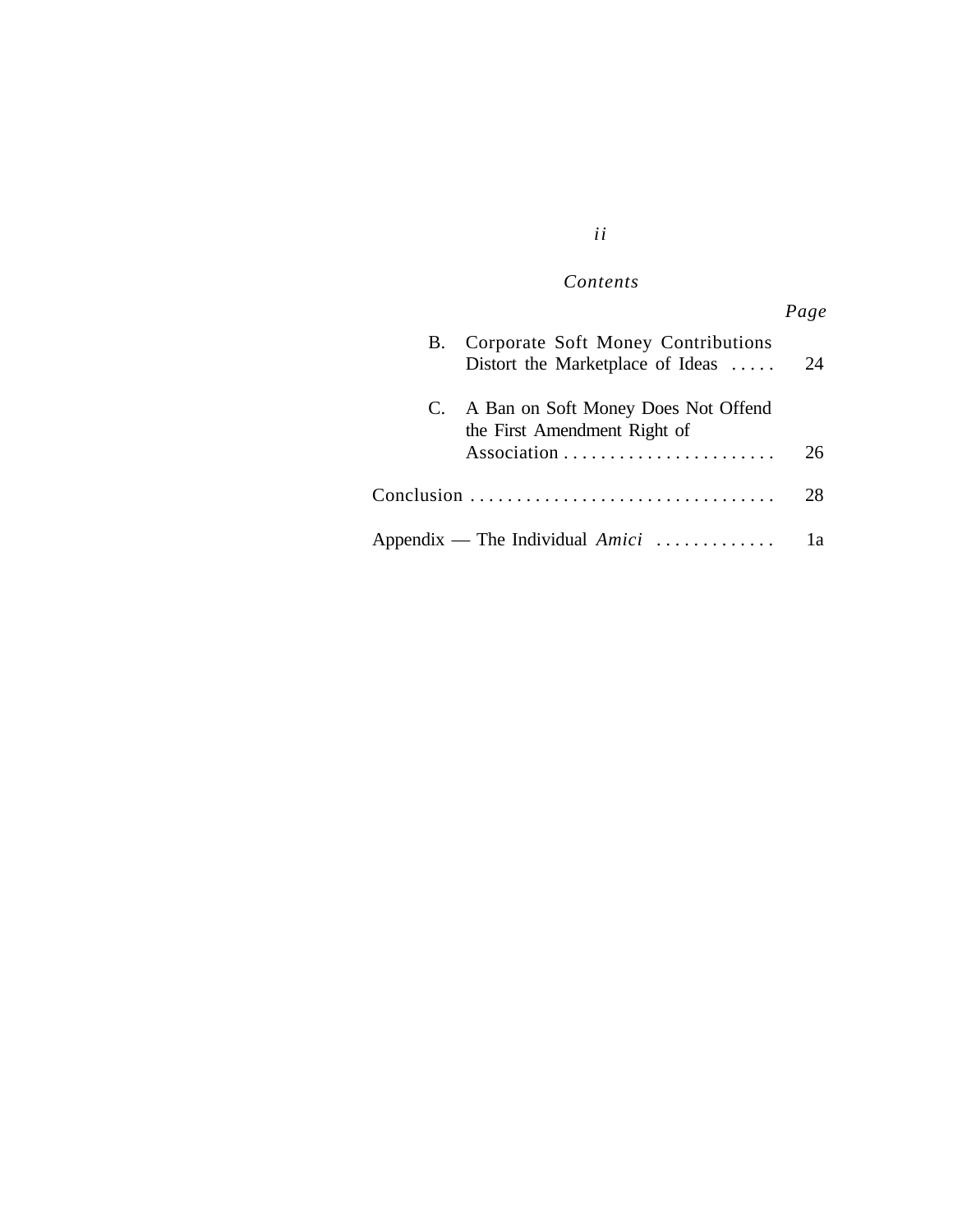# **TABLE OF CITED AUTHORITIES**

# *Page*

# **FEDERAL CASES**

| Abood v. Detroit Board of Ed., 431 U.S. 209                                                                             | 22 |
|-------------------------------------------------------------------------------------------------------------------------|----|
| Austin v. Michigan Chamber of Commerce, 494 U.S.<br>$652(1990)$                                                         | 24 |
| Buckley v. Valeo, 424 U.S. 1 (1976) 4, 21, 26, 27                                                                       |    |
| Federal Election Comm'n v. Beaumont, 123 S. Ct.<br>$2200(2003)$                                                         | 4  |
| Federal Election Comm'n v. Colorado Republican<br>Fed. Campaign Comm., 533 U.S. 431                                     | 23 |
| Federal Election Comm'n v. Massachusetts Citizens<br>for Life, Inc., 479 U.S. 238 (1986) $\ldots \ldots \ldots 24$ , 25 |    |
| Federal Election Comm'n v. National Right to Work<br><i>Comm.</i> , 459 U.S. 197 (1982) $\ldots$                        | 25 |
| First Nat'l Bank of Boston v. Bellotti, 435 U.S. 765                                                                    | 3  |
| <i>Kusper v. Pontikes, 414 U.S. 51 (1973) </i>                                                                          | 26 |
| Lehnert v. Ferris Faculty Ass'n, 500 U.S. 507                                                                           |    |

| ۰.<br>o esta  | ۰.<br>o esta | ۰.<br>o esta |  |
|---------------|--------------|--------------|--|
|               |              | ×,           |  |
| ۰.<br>۰.<br>v | ۰.<br>$\sim$ | ۰.<br>$\sim$ |  |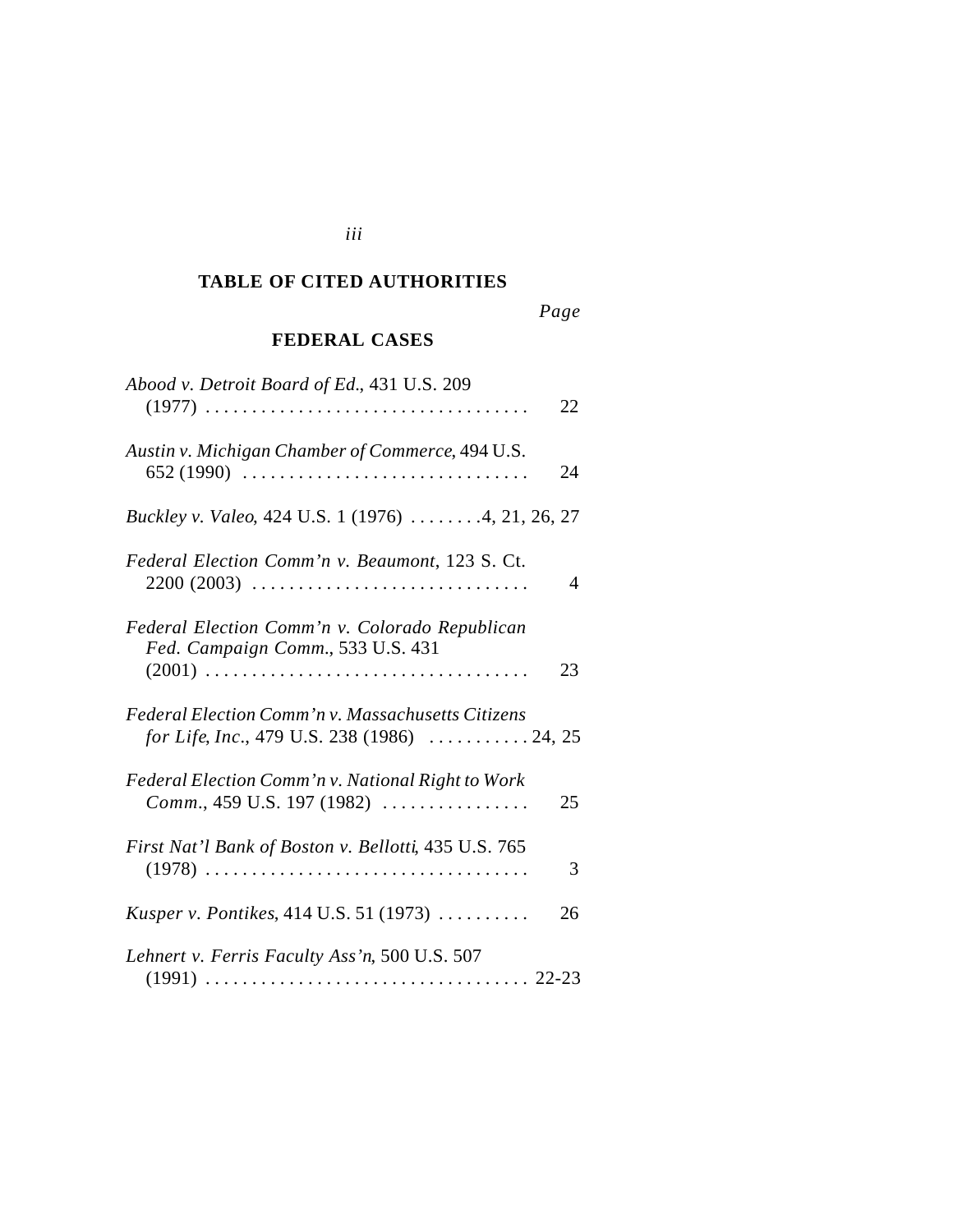# *Cited Authorities*

|                                                                                 | Page           |
|---------------------------------------------------------------------------------|----------------|
| NAACP v. Alabama, 357 U.S. 449 (1958)                                           | 26             |
| Pipefitters Local Union No. 562 v. United States,                               |                |
| United States v. Congress of Indus. Orgs., 335 U.S.<br>$106(1948)$              | 26             |
| United States v. United Foods, Inc., 533 U.S. 405                               | 23             |
| <b>CONGRESSIONAL MATERIALS</b>                                                  |                |
| 147 Cong. Rec. H3966                                                            | 18             |
| 147 Cong. Rec. S2434                                                            | 16             |
| 147 Cong. Rec. S2446                                                            | 18             |
| 147 Cong. Rec. S3248                                                            | 8              |
| Federal Election Campaign Act, Pub. L. No. 93-443,<br>88 Stat. 1263 (1974)      | $\overline{2}$ |
| <b>OTHER AUTHORITIES</b>                                                        |                |
| Warren E. Buffett, The Billionaire's Buyout Plan,<br>N.Y. Times, Sept. 10, 2000 | 9              |
| The Center for Responsive Politics, Soft Money to                               |                |

National Parties . . . . . . . . . . . . . . . . . . . . . . . . . . . 13

#### *iv*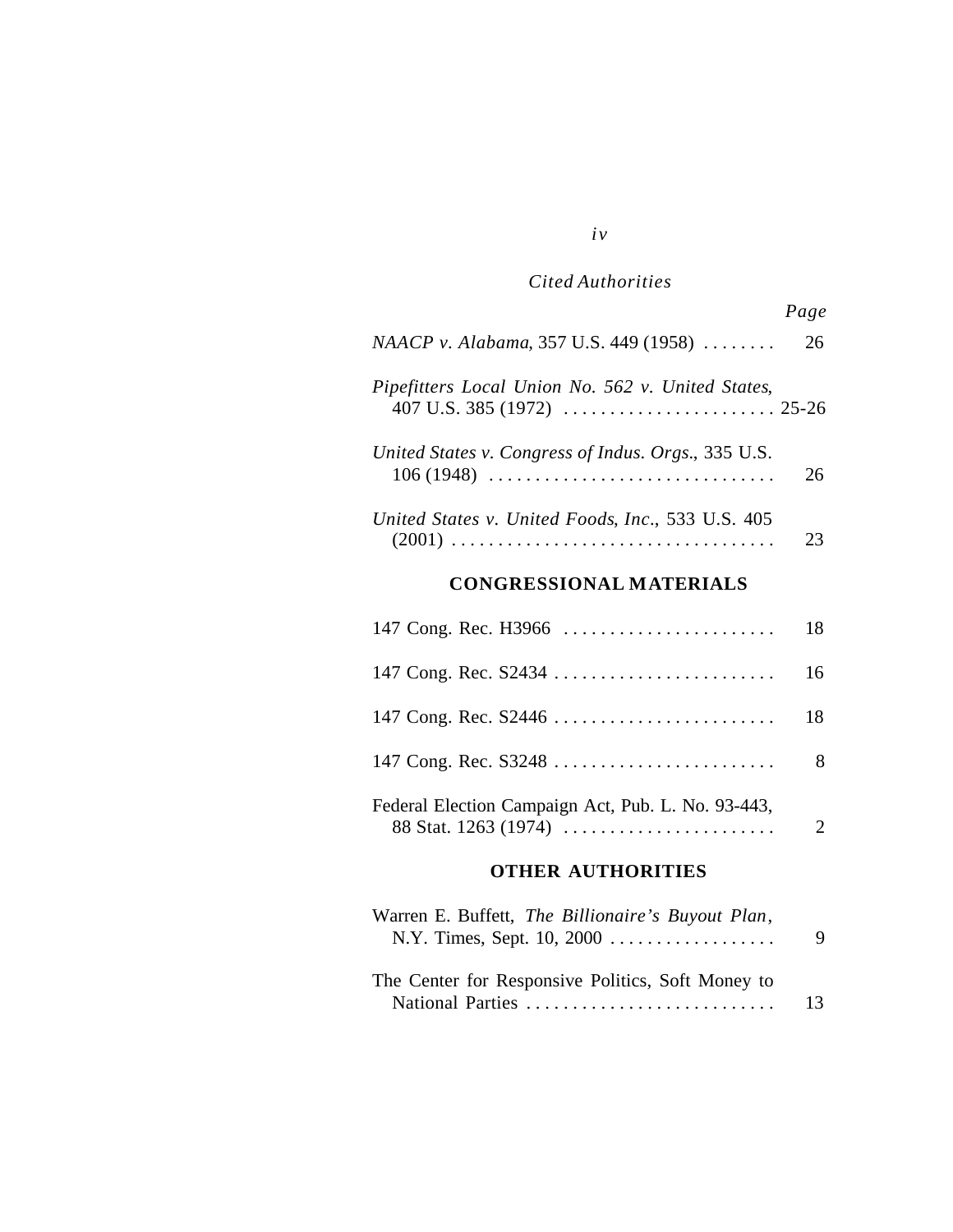# *Cited Authorities*

*Page* 

| Francis X. Clines, Most Doubt a Resolve to Change<br>Campaign Financing, Poll Finds, N.Y. Times,                                                                         |  |
|--------------------------------------------------------------------------------------------------------------------------------------------------------------------------|--|
| Committee for Economic Development, Investing in<br>the People's Business: A Business Proposal for<br>Campaign Finance Reform (1999)  passim                             |  |
| Edward A. Kangas, Soft Money and Hard Bargains,<br>N.Y. Times, Oct. 22, 1999<br>13                                                                                       |  |
| Mark Mellman and Richard Wirthin, Research of<br>Findings of a Telephone Study Among 1300 Adult<br>Americans (Sept. 23, 2002)<br>17                                      |  |
| Press Release, Campaign for America, Testimony of<br>Cheryl Perrin, Executive Director, Campaign<br>for America, House Administration Committee<br>(July 22, 1999)<br>19 |  |
| Press Release, CED, Senior Business Executives<br>Back Campaign Finance Reform                                                                                           |  |
| Press Release, Public Campaign, New National<br>Survey Shows Robust Support for "Clean Money"                                                                            |  |

| ×<br>ł<br>۰, |  |
|--------------|--|
|              |  |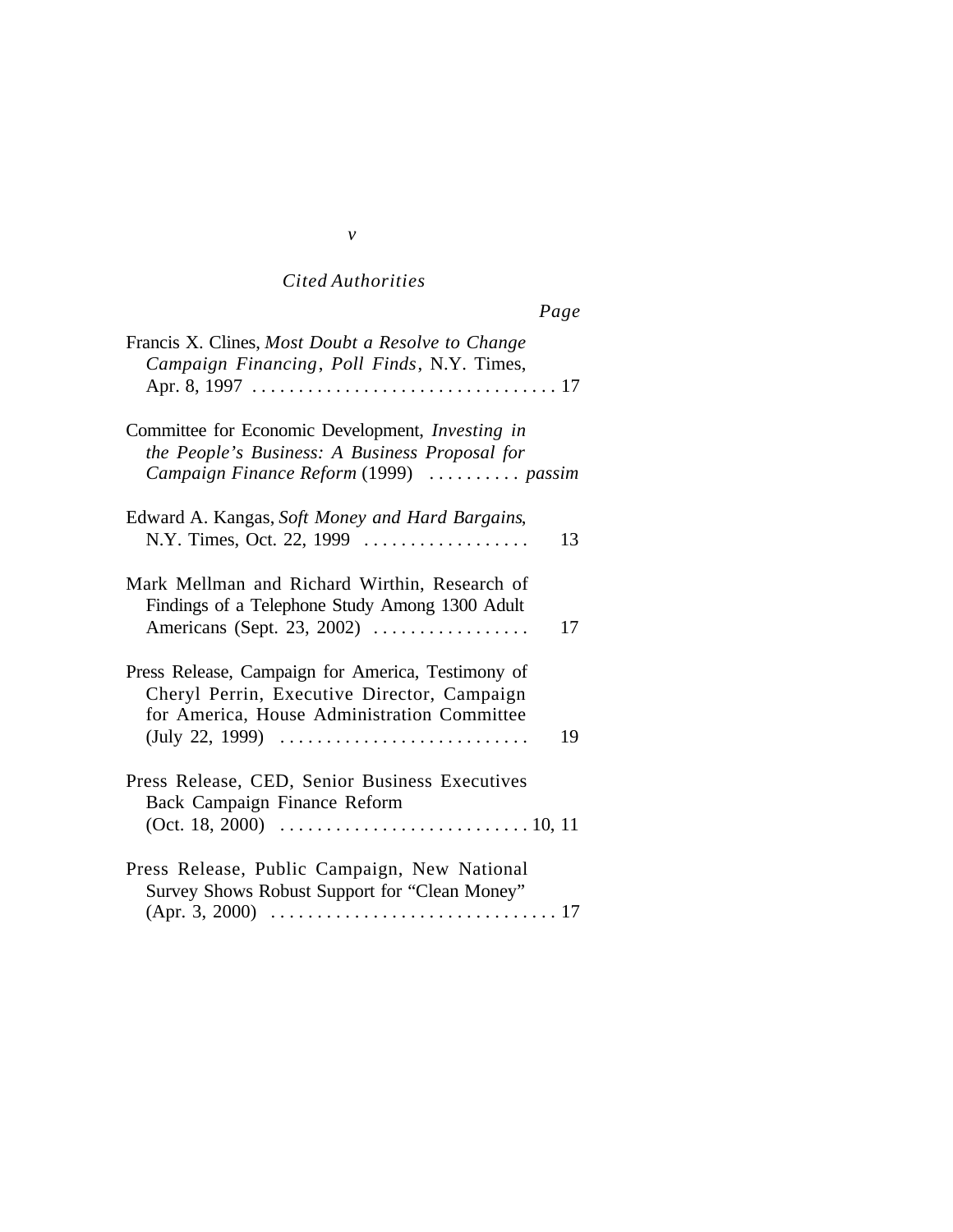*Cited Authorities* 

|                                                                                              | Page |
|----------------------------------------------------------------------------------------------|------|
| Jonathan D. Salant, <i>Businesses Tire of Soft Money</i><br>Contributions, Associated Press, |      |
| Nov. 23, 1999 $\ldots \ldots \ldots \ldots \ldots \ldots \ldots \ldots \ldots$               | 22   |
| Burt Solomon, <i>Forever Unclean</i> , The Nat'l J.,                                         |      |

# *vi*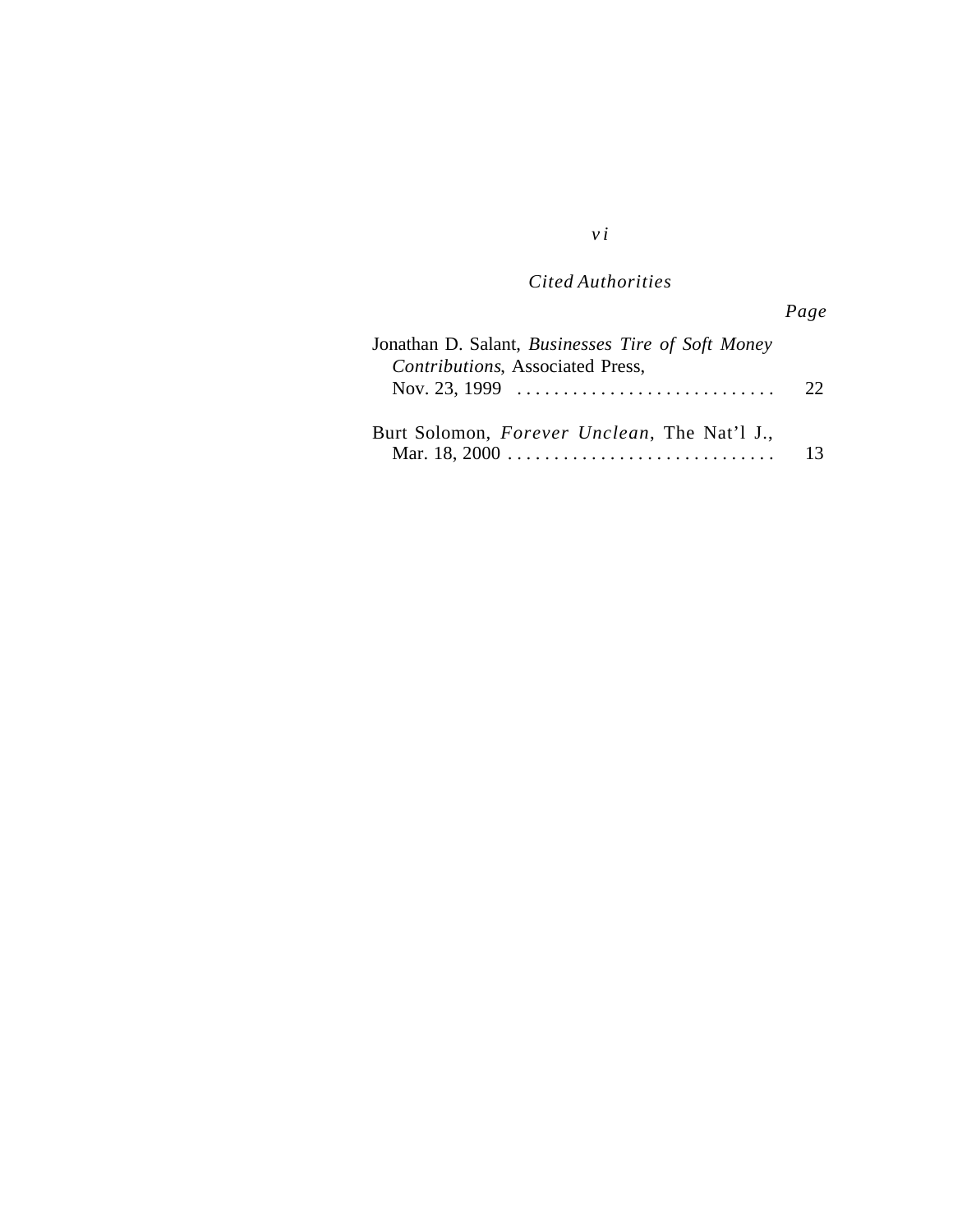#### **INTRODUCTION AND INTEREST OF THE AMICI<sup>1</sup>**

This brief *amici curiae* in support of the Appellees is submitted on behalf of the Committee for Economic Development (CED), a nonprofit, nonpartisan, and nonpolitical research and policy organization comprised of approximately 250 business leaders and educators, and a number of individual business leaders who support CED's position on campaign finance reform: Robert L. Bernstein, Warren E. Buffett, William K. Coblentz, Harry L. Freeman, Ronald Grzywinski, Edward A. Kangas, Thomas J. Klutznick, Jerome Kohlberg, Arjay Miller, Thomas S. Murphy, Steffen E. Palko, Raymond Plank, Sanford R. Robertson, Richard Rosenberg, George Rupp, Donald Stone, Robert D. Stuart, Jr., Dr. P. Roy Vagelos, A. C. Viebranz, and Paul Volcker.<sup>2</sup> CED's trustees set CED's research agenda, develop policy recommendations, and speak out for their adoption. CED has long been an outspoken voice in favor of campaign finance reform – particularly the need to prohibit unregulated soft money – and argued vigorously for passage of the reforms contained in the Bipartisan Campaign Reform Act of 2002  $(BCRA).$ <sup>3</sup>

2. The af filiations of the individual *amici* are listed in the Appendix to this brief.

3. As set forth more fully in a 1999 report developed by a group of business, academic, and political leaders, CED, after careful study, (Cont'd)

<sup>1.</sup> Pursuant to Rule 37.6 of the rules of the Court, counsel for the *amici* discloses that counsel for the parties did not take part in authoring this brief in whole or in part, and no persons or entities other than the *amici* or their counsel made a monetary contribution to the preparation or submission of this brief. All parties have consented to the filing of this brief. A copy of the letter of consent from the Solicitor General is being filed herewith.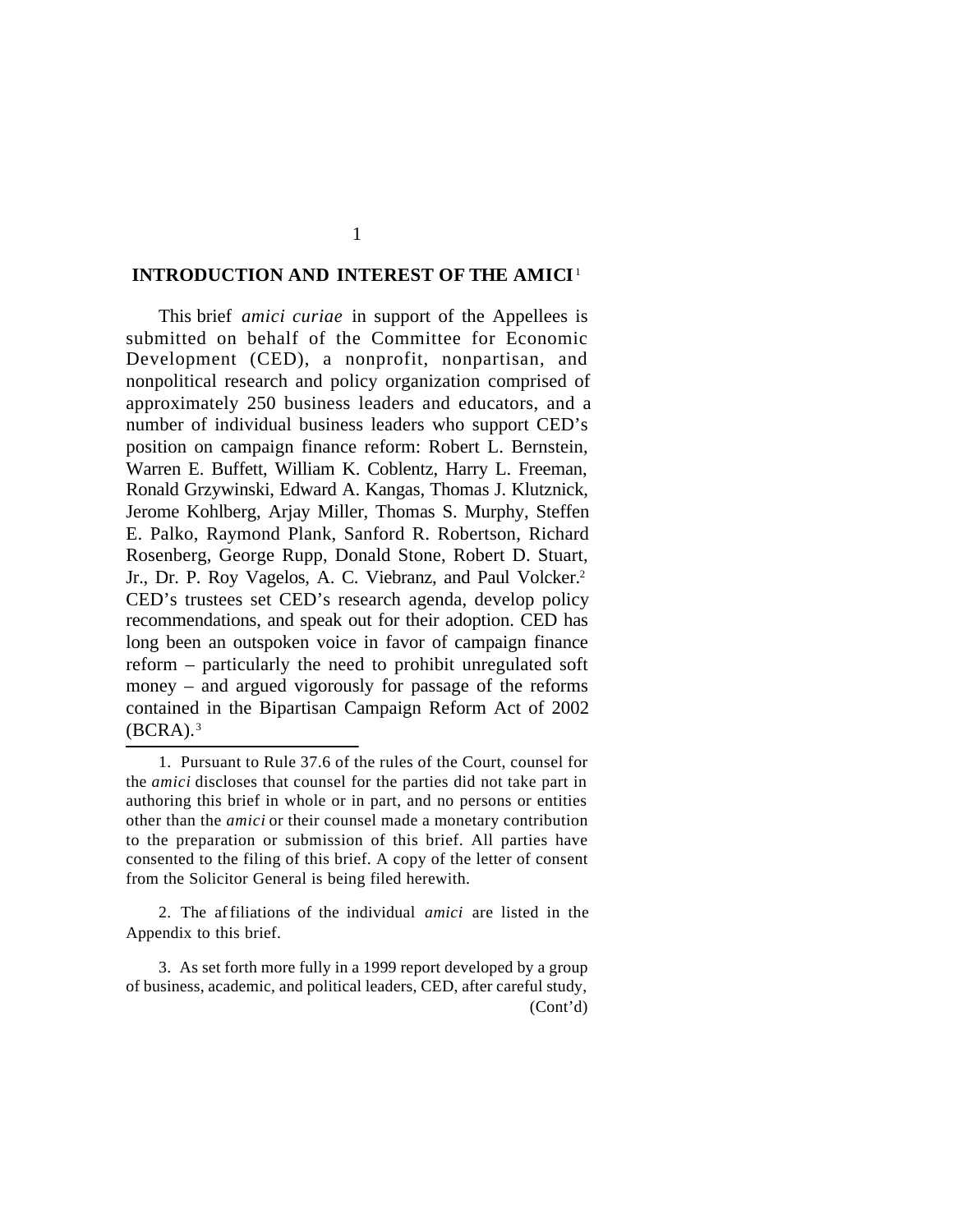*Amici* urge the Court to sustain BCRA's soft money restraints. By prohibiting national parties from raising, receiving, or spending funds that are not subject to the limitations imposed by the Federal Election Campaign Act (FECA), Pub. L. No. 93-443, 88 Stat. 1263 (1974), BCRA closes the soft money loophole through which corporations and other large contributors have been goaded into evading FECA's hard money limits, a phenomenon that has damaged both the democratic process and the business environment.

With this filing, the *amici* seek to highlight the extent to which prominent business leaders – those perceived to benefit the most from the access and influence purchased with soft money – do not wish to continue funding an unrestrained campaign finance "arms race." To the contrary, the *amici* are deeply troubled by the distortion of both the political process and of the free-market system that have resulted from the forced acquiescence of business in what effectively has become a corrupt soft money shakedown. There can be little doubt that the current soft money system promotes both the perception and reality of rampant influence peddling by both major parties and that it has given rise to the widespread belief that Congress routinely acts for the benefit of large corporate contributors, rather than on the merits of issues presented. At the same time, the taint engendered by the flood

#### (Cont'd)

concluded that the soft money system had become dysfunctional and corrupt in a manner that tarnished solicitor and contributor alike and, more broadly, impaired the health of our democracy. *See* Committee for Economic Development, *Investing in the People's Business: A Business Proposal for Campaign Finance Reform* (1999) (the "CED Report") (Exh. 1 to the Declaration of Charles E. M. Kolb ("Kolb. Decl.")). By 2001, this report had been endorsed by over 300 executives.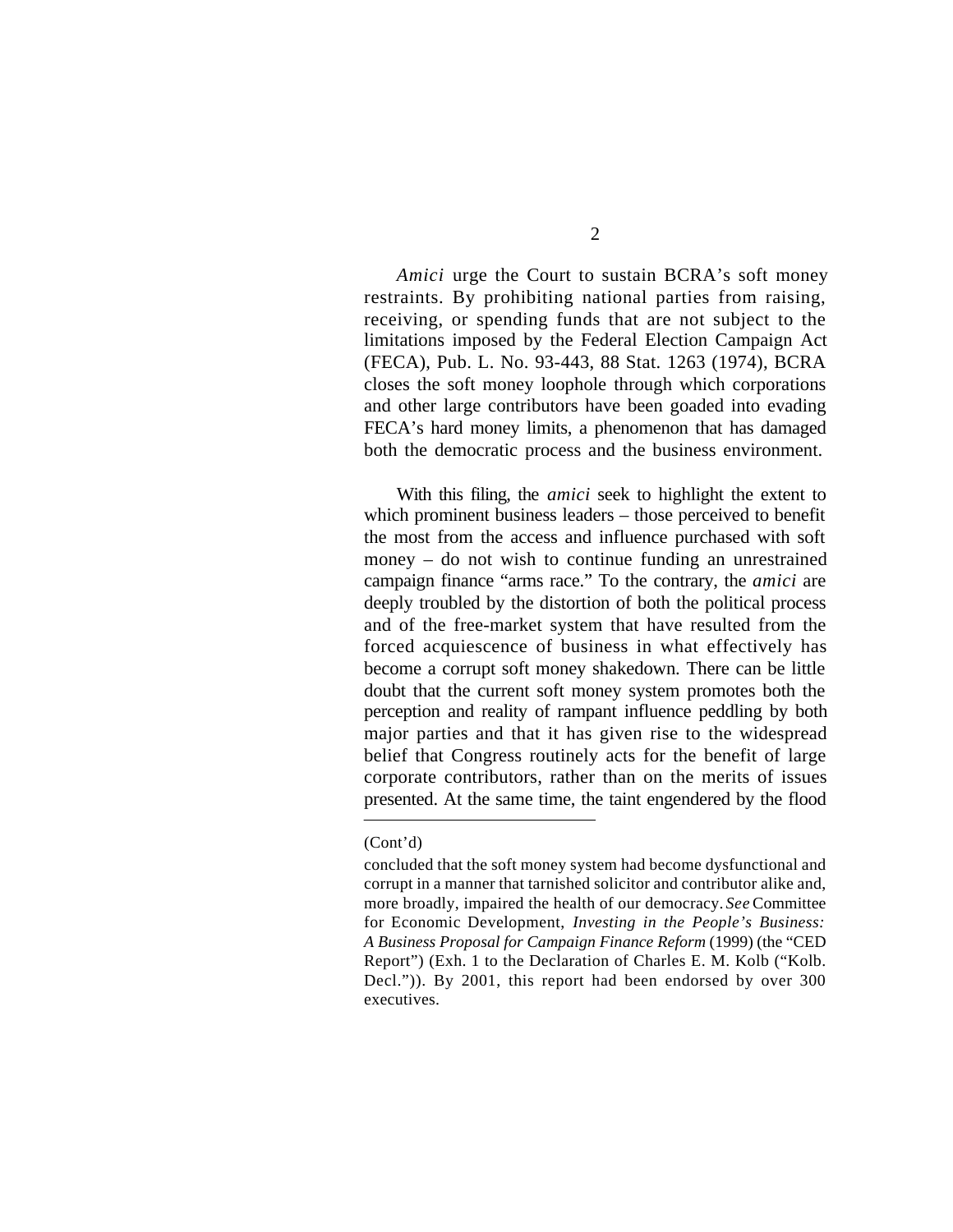of unregulated corporate soft money harms public confidence in business, as the public perceives large corporations to have secured unfair advantages and to have purchased disproportionate influence on the outcome of elections and on the operation of government. Businesses are also harmed directly to the extent that politically motivated policy decisions introduce an element of arbitrariness into the functioning of the market.

Corporate soft money contributions are a far cry from the issue-focused corporate speech that this Court held to be constitutionally protected in *First National Bank of Boston v. Bellotti*, 435 U.S. 765 (1978). Corporate soft money typically is neither acquired nor given for ideological reasons. As the *amici* are all too aware, and as the factual record in these cases convincingly documents, businesses typically make soft money contributions for one of two reasons: (i) to secure tangible benefits in the form of access to and influence over legislators; or (ii) to maintain access and avoid retribution in the form of adverse governmental action on issues that directly affect solicited businesses. Put differently, these contributions – often made in response to high-pressure solicitation by Members of Congress, party leaders, and others – are motivated by stark political pragmatism, not by ideological support for either party or their candidates. Because the stakes are potentially so high for solicited businesses, the reality is that soft money payments are "voluntary" only in the narrowest sense of that term. In truth, they are commonly made out of fear of the consequences of refusing to give – or refusing to give enough. That corporate soft money is calculated and functional, rather than expressive or ideological, in nature is exemplified by the propensity of companies to give to both parties in order to best protect their interests.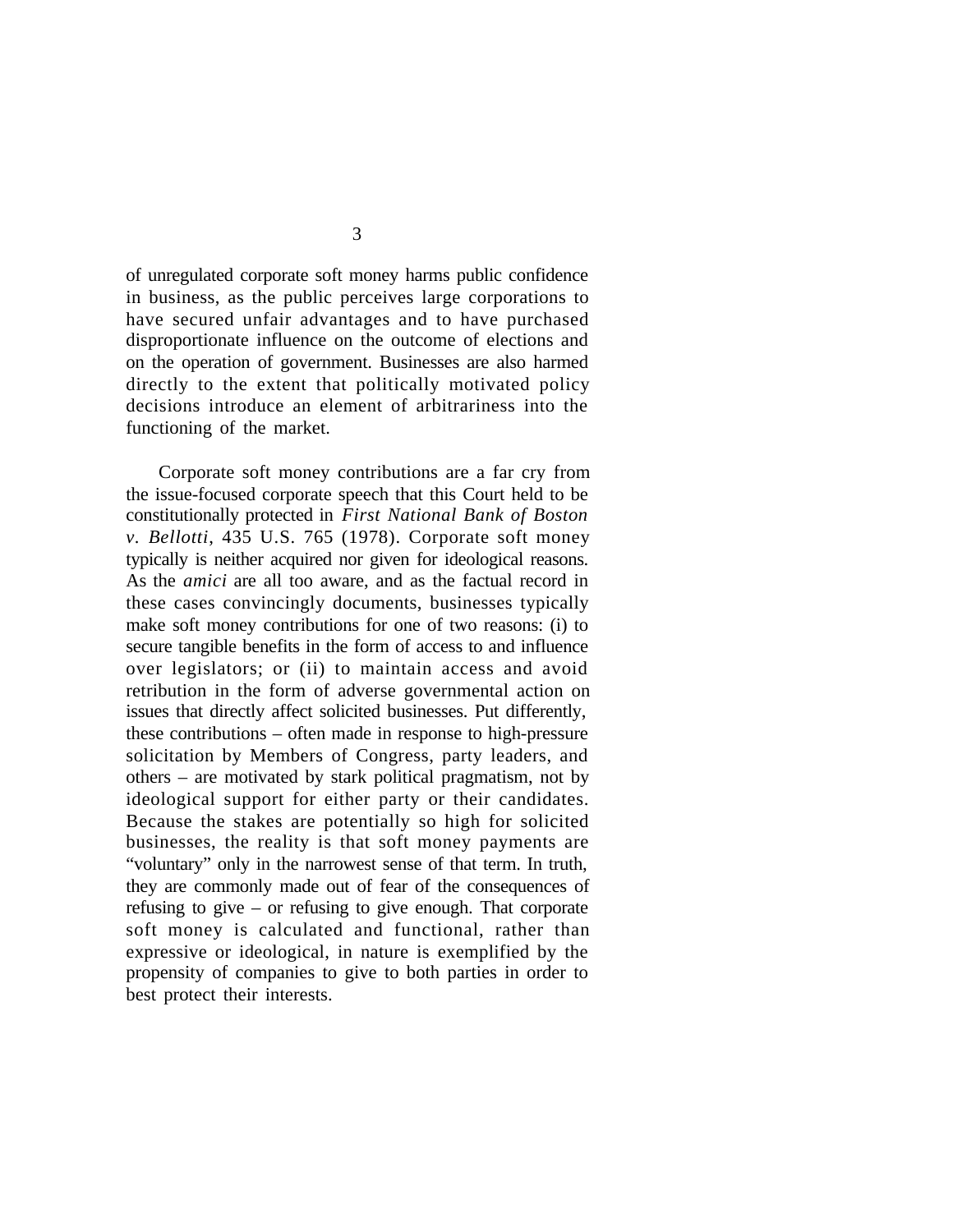*Amici* fervently believe that BCRA's soft money ban sensibly advances the compelling government interest in protecting the political process against actual or perceived corruption without abridging expressive and associational rights protected by the First Amendment. Since its landmark ruling in *Buckley v. Valeo*, 424 U.S. 1 (1976), this Court repeatedly has recognized the eradication of actual and apparent corruption in connection with campaign financing as a compelling government interest. BCRA's soft money ban is an urgently needed means of advancing this interest. Accordingly, the "deference to legislative choice" that this Court has consistently afforded Congress' efforts to restrict the influence of corporate money on federal elections is fully warranted here, as the soft money system is demonstrably "a plain threat to political integrity and a plain warrant to counter the appearance and reality of corruption and the misuse of corporate advantages." *Federal Election Comm'n v. Beaumont*, 123 S. Ct. 2200, 2207 (2003).

Section I explains the reasons businesses feel compelled to contribute soft money to the national parties and the detrimental impact of soft money on public perception of the role of business in the political process and on the integrity of the political process itself.

Section II demonstrates that restricting soft money contributions does not meaningfully impair political speech, as corporate soft money is not political expression, but an instrument with which to secure or maintain commercial advantage. As such, soft money has, at best, an attenuated relationship to the speech and associational rights protected by the First Amendment.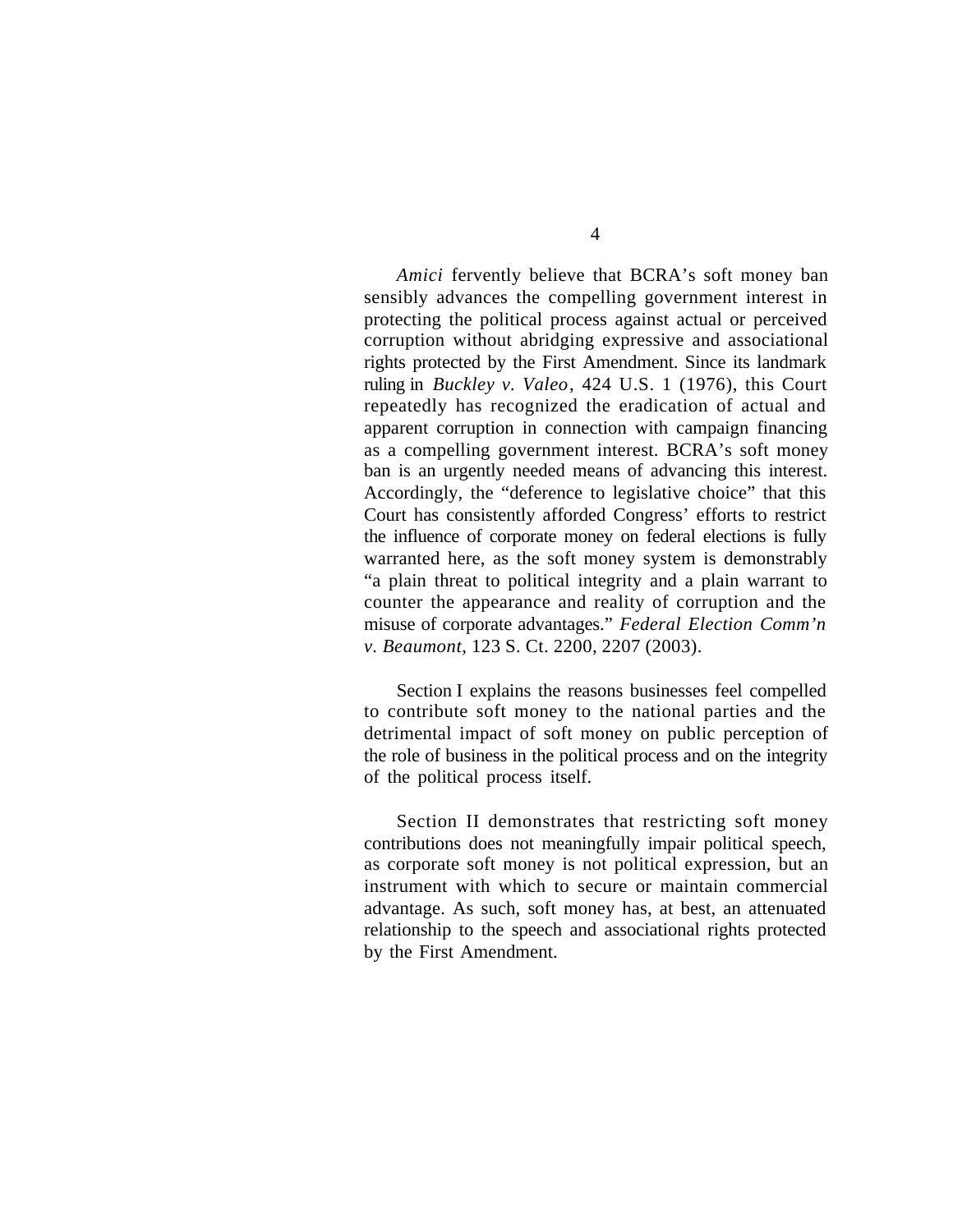#### **ARGUMENT**

# **I. SOFT MONEY CONTRIBUTIONS ARE EX-TRACTED FROM CORPORATIONS FEARFUL OF THE ADVERSE CONSEQUENCES OF NOT GIVING**

CED's trustees and the individual *amici*, who are past and present chairmen, presidents, and senior executives of major American corporations and university presidents, have direct experience with being solicited by party leaders and elected officials for ever-increasing corporate soft money contributions. As such, they have "developed a particularized understanding of how the soft money fundraising system works and how it impacts the integrity of our elected officials, the integrity of American business, and more generally the health of our democracy." Declaration of Gerald Greenwald at ¶ 5 ("Greenwald Decl.").4

As set forth in the Greenwald Declaration, and as echoed by numerous other declarants, businesses generally make soft money contributions for one of two reasons: (i) to secure preferred access to and influence over legislators and other government officials and/or (ii) to maintain this relationship and avoid being disadvantaged as against competitors that contribute. *See* Greenwald Decl. at ¶¶ 9-10; *see also*  Declaration of Alan G. Hassenfeld, Chairman and Chief Executive Officer of Hasbro, Inc. ("Hassenfeld Decl.") at ¶ 15; Declaration of Senator Warren Rudman, former

<sup>4.</sup> Gerald Greenwald, Chairman Emeritus of United Airlines, serves on the Board of Trustees of CED. *See* Greenwald Decl. at 1. From 1994 through his retirement in 2000, Mr. Greenwald served as Chairman and CEO of United Airlines. Prior to that, he was Vice-Chairman of the Chrysler Corporation and worked at the Ford Motor Company.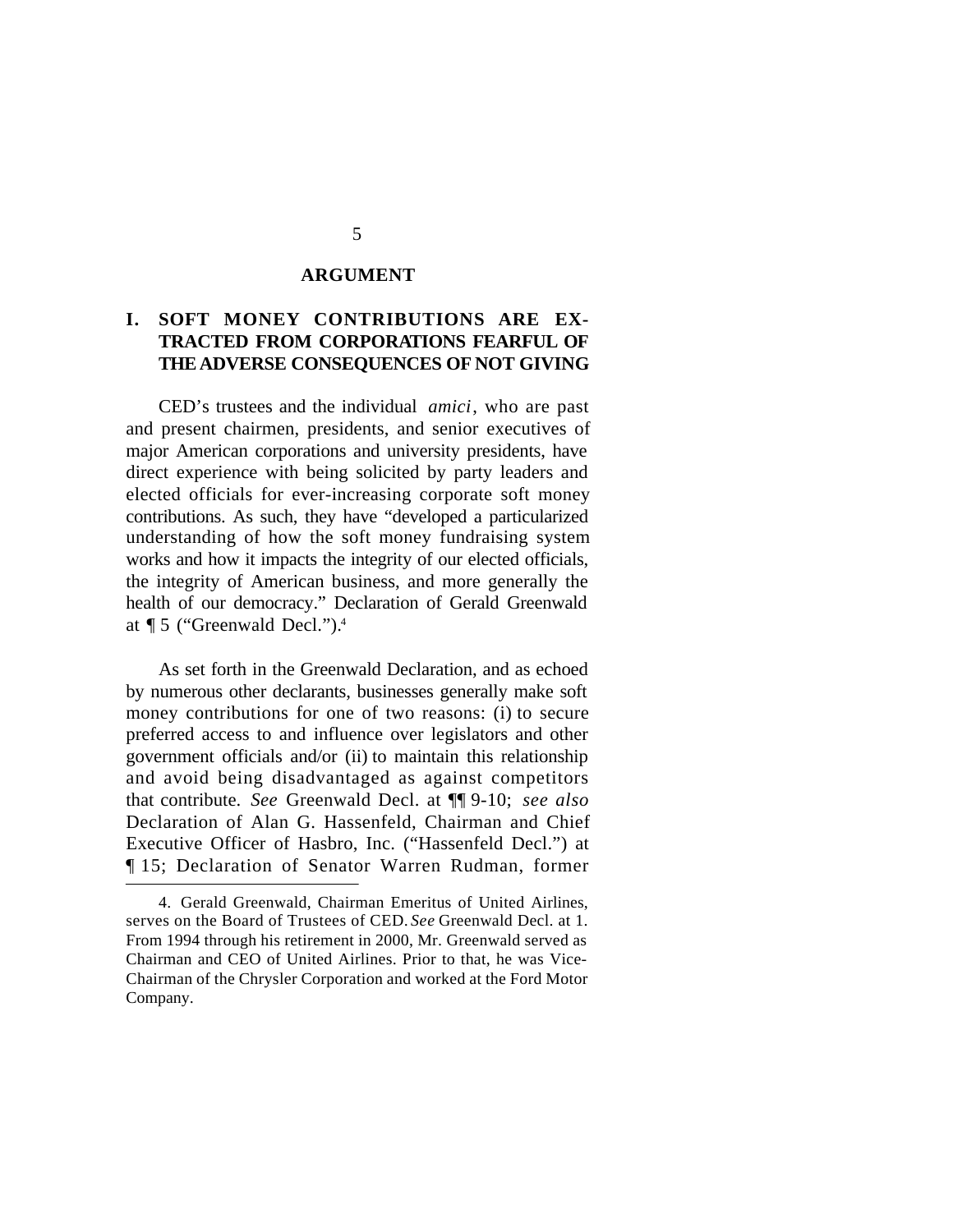U.S. Senator (R-N.H.) ("Rudman Decl.") at ¶ 5. It is, in fact, precisely because large soft money contributors understand that such contributions secure or at least maintain preferred access that many companies give substantial contributions to both the Democratic and Republican parties – a telling fact that exposes the cynically pragmatic, rather than ideological, nature of soft money contributions.

#### **A. Corporate Soft Money Contributions Are Made to Secure Preferred Access to and Influence over Government Officials**

A full appreciation of the importance of removing soft money from the political process requires an understanding of the opportunistic nature of corporate soft money contributions. The massive evidentiary record in these cases amply supports the *amici*'s view of soft money solicitation and contribution as a fundamentally commercial process in which businesses feel compelled to participate.5 *See*  Declaration of Wright H. Andrews, attorney and lobbyist ("Andrews Decl.") at ¶ 8 ("Sophisticated political donors . . . are not in the business of dispensing their money purely on ideological or charitable grounds. Rather, these political donors typically are trying to wisely invest their resources to

<sup>5.</sup> Over the past several election cycles, as the range of activities funded with soft money has increased, party organizations have engaged in more aggressive efforts to raise soft money, seeking larger amounts from contributors and pursuing new contributors, especially among members of the business community. *See* CED Report at 27. The *per curiam* decision below notes that during the 1998 midterm elections, the national parties spent \$221 million in soft money, or 34% of their total spending. During the 2000 elections, the corresponding figures were \$498 million and 42%. *McConnell v. Federal Election Comm'n*, 251 F. Supp. 2d 176, 200-01 (D.D.C. 2003) (per curiam).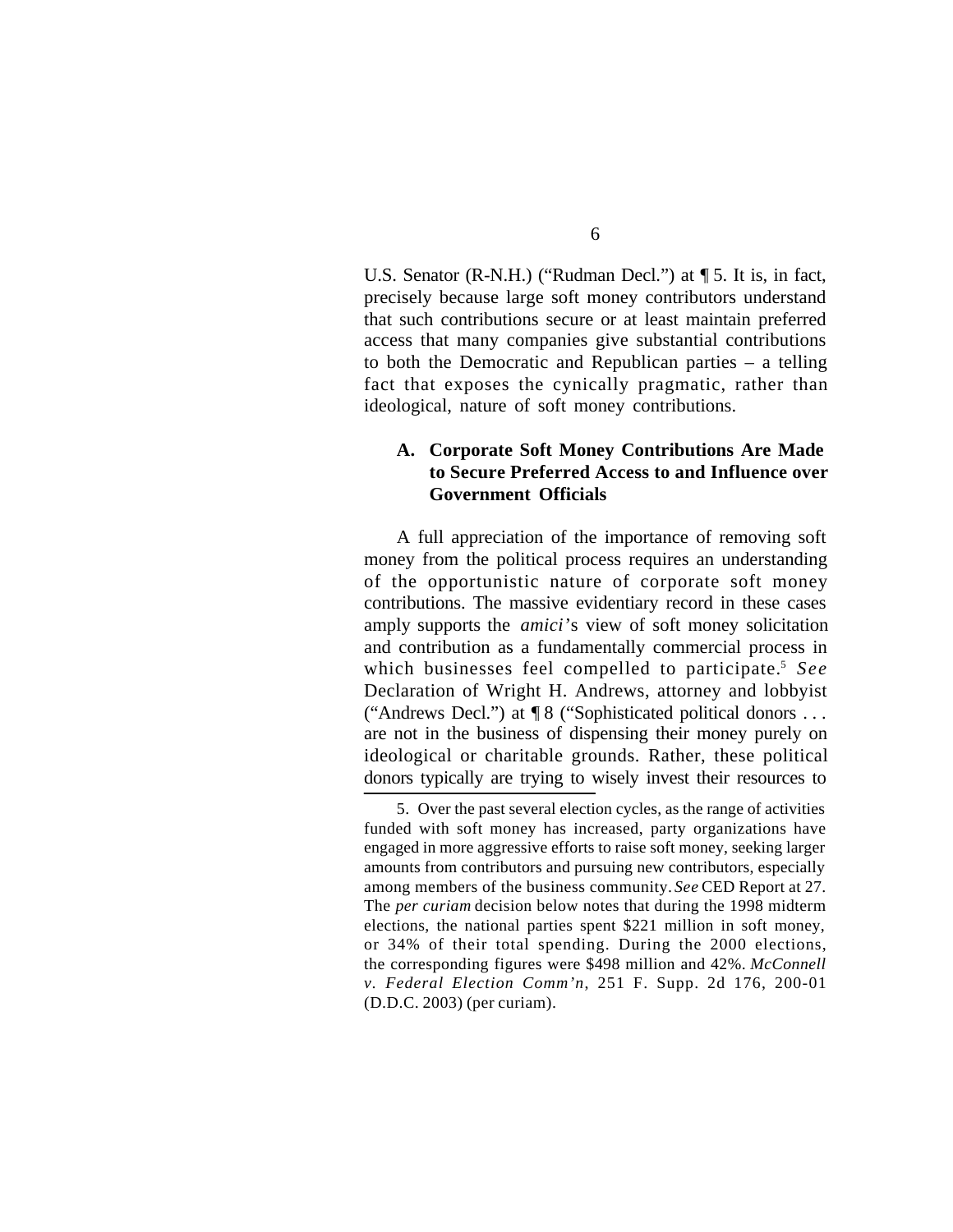maximize political return."); Declaration of Wade Randlett, Chief Executive Officer of Dashboard Technology, an internet technology consulting firm ("Randlett Decl.") at ¶ 5 ("[M]any soft money donations are not given for personal or philosophical reasons. They are given by donors with a lot of money who believe they need to invest in federal office holders who can protect or advance specific interests through policy action or inaction."); Declaration of Robert W. Hickmott, former Democratic party official and fundraiser, at Exh. A ¶ 46 ("The majority of those who contribute to political parties do so for business reasons, to gain access to influential Members of Congress and to get to know new Members."); *McConnell*, 251 F. Supp. 2d at 481 (opinion of Kollar-Kotelly, J.) ("the evidence presented in this case convincingly demonstrates that large contributions, particularly [soft money contributions], provide donors access to federal lawmakers which is a critical ingredient for influencing legislation"); *id.* at 489-500, 511.

The success of the two major parties in soliciting soft money is directly attributable to the magnitude of the commercial interests corporations perceive to be advanced by contributing in response to such solicitations. The record leaves no doubt that although soft money checks are written to political parties, soft money contributors know that those checks "open the doors to the offices of individual and important Members of Congress and the Administration" and give contributors a chance to argue for their position and against alternative positions on a particular government policy. Greenwald Decl. at ¶ 12. As Mr. Greenwald explains:

That access runs the gamut from attendance at events where [contributors] have opportunities to present points of view informally to lawmakers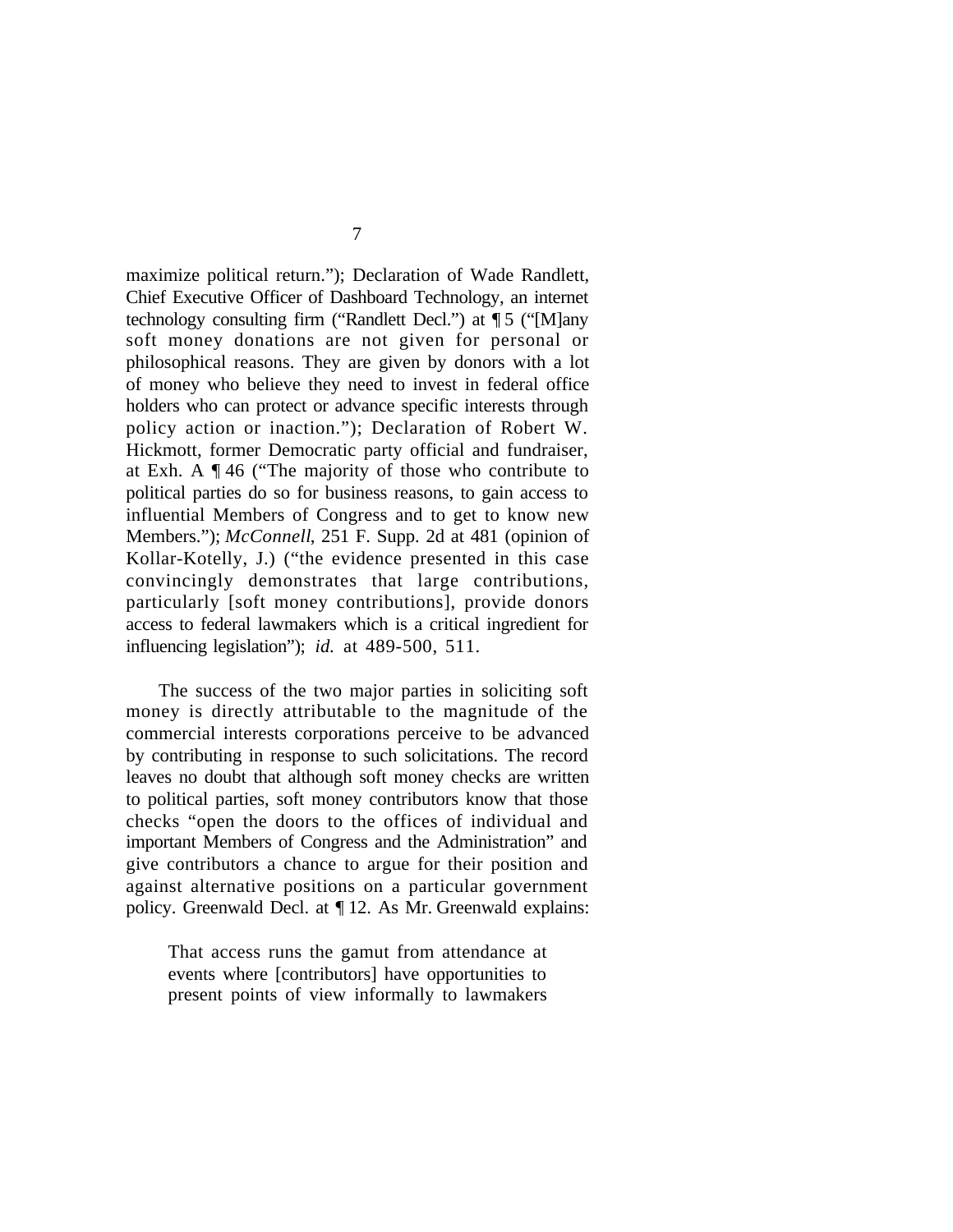to direct, private meetings in an official's office to discuss pending legislation or a government regulation that affects the company or union.

*Id.* at ¶ 10. *See also* Declaration of Robert Rozen, a Washington lobbyist ("Rozen Decl.") at ¶ 12 ("That donation helps you get close to the person who is making decisions that affect your company or your industry. That is the reason most economic interests give soft money....").

Members of Congress have acknowledged the crude "access for sale" character that the soft money system has acquired. For instance, Senator Carl Levin (D-Mich.) has stated:

The parties advertise access. It's blatant. Both parties do it. Openly. Invitation after invitation sells access for large contributions. From 1996: For a \$50,000 contribution or for raising \$100,000 a contributors gets: Two events with the President. Two events with the Vice President . . . Monthly policy briefings with key administration officials and members of Congress. . . . One invitation in 1997 to a Senatorial Campaign Committee event promised that large contributors would be offered "plenty of opportunities to share [their] personal ideas and vision with" some of the top leaders and senators.

147 Cong. Rec. S3248 (Apr. 2, 2001). *See also* Declaration of Representative Christopher Shays (R-Conn.) ("Shays Decl.") at  $\P$ 9 ("Soft money donations, particularly corporate and union donations, buy access and thereby make it easier for large donors to get their points across to influential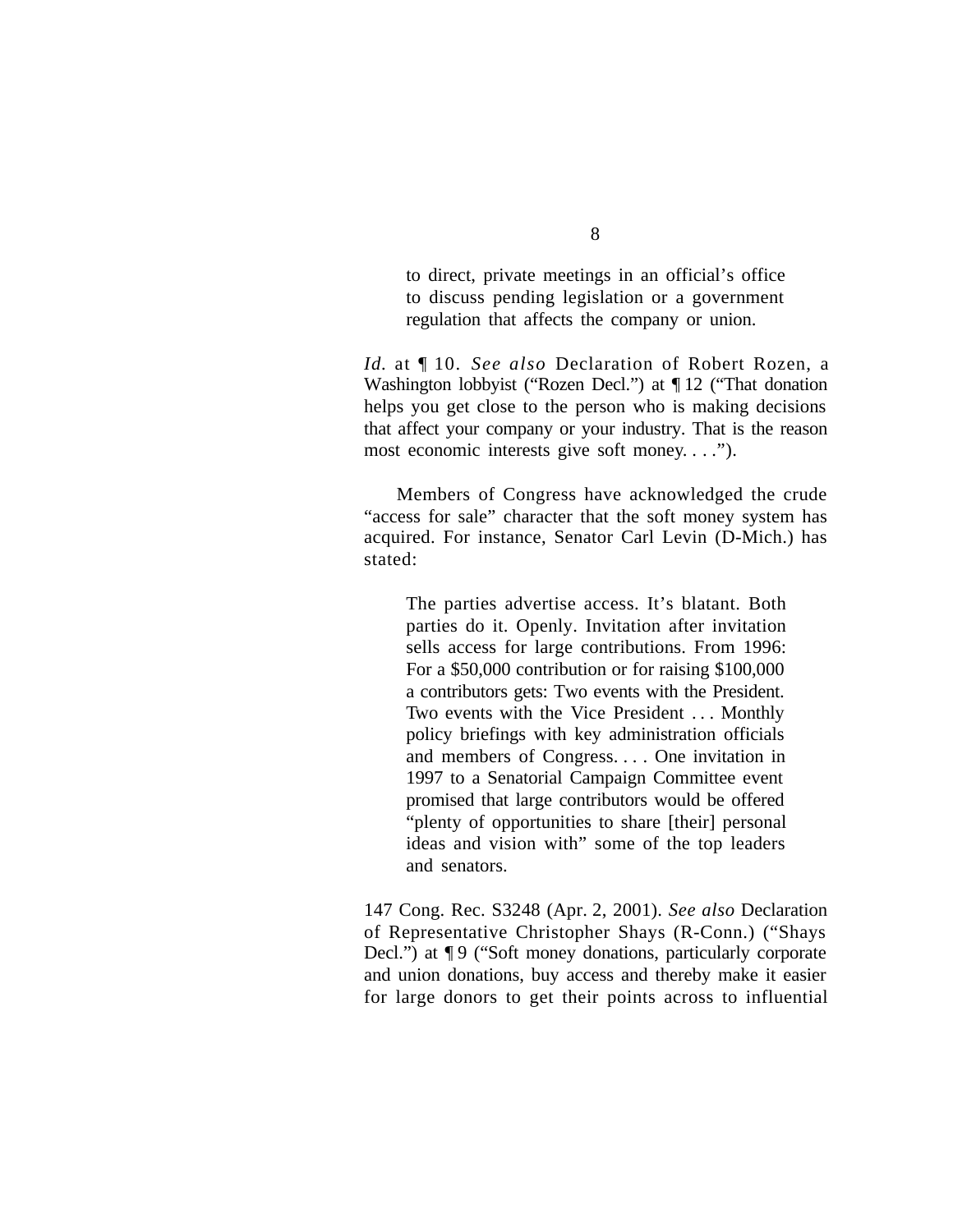Members of Congress."); Declaration of Senator Dale Bumpers, former U.S. Senator (D-Ark.) at ¶ 18 ("I doubt there is a politician on Capitol Hill who would deny that soft money donations get people access.").

The national parties exploit (i) the access they can provide to federal officeholders and (ii) the direct influence of federal officeholders and candidates on the interests of potential contributors to solicit large sums of soft money. National party leaders often ask executive branch officials and congressional leaders to appear at soft money fundraisers, attend weekend retreats with large soft money donors, participate in partysponsored policy briefings, and play a role in other events. *See* CED Report at 27; Declaration of Peter L. Buttenwieser, a major Democratic donor, at ¶¶ 22, 25.

Solicitations from party officials are no different in kind or effect from those by elected officials. Companies know that party officials "inform elected officials about who has given significant amounts; and party officials often promise access to elected officials" to those who give large soft money contributions. Greenwald Decl. at ¶ 11. That access, in turn, permits donors to influence legislation that affects their businesses. As former United Airlines CEO and CED Trustee Greenwald bluntly states: "[B]usiness leaders believe – based on experience and with good reason – that such access gives them an opportunity to shape and affect governmental decisions and that their ability to do so derives from the fact that they have given large sums of money to the parties." *Id.* at  $\P$  12.<sup>6</sup>

<sup>6.</sup> In an op-ed in *The New York Times*, *amicus* Warren Buffett recounted a fund-raising Senator once jokingly telling him, "Warren, contribute \$10 million and you can get the colors of the American flag changed." Warren E. Buffett, *The Billionaire's Buyout Plan*, N.Y. Times, Sept. 10, 2000, at A17.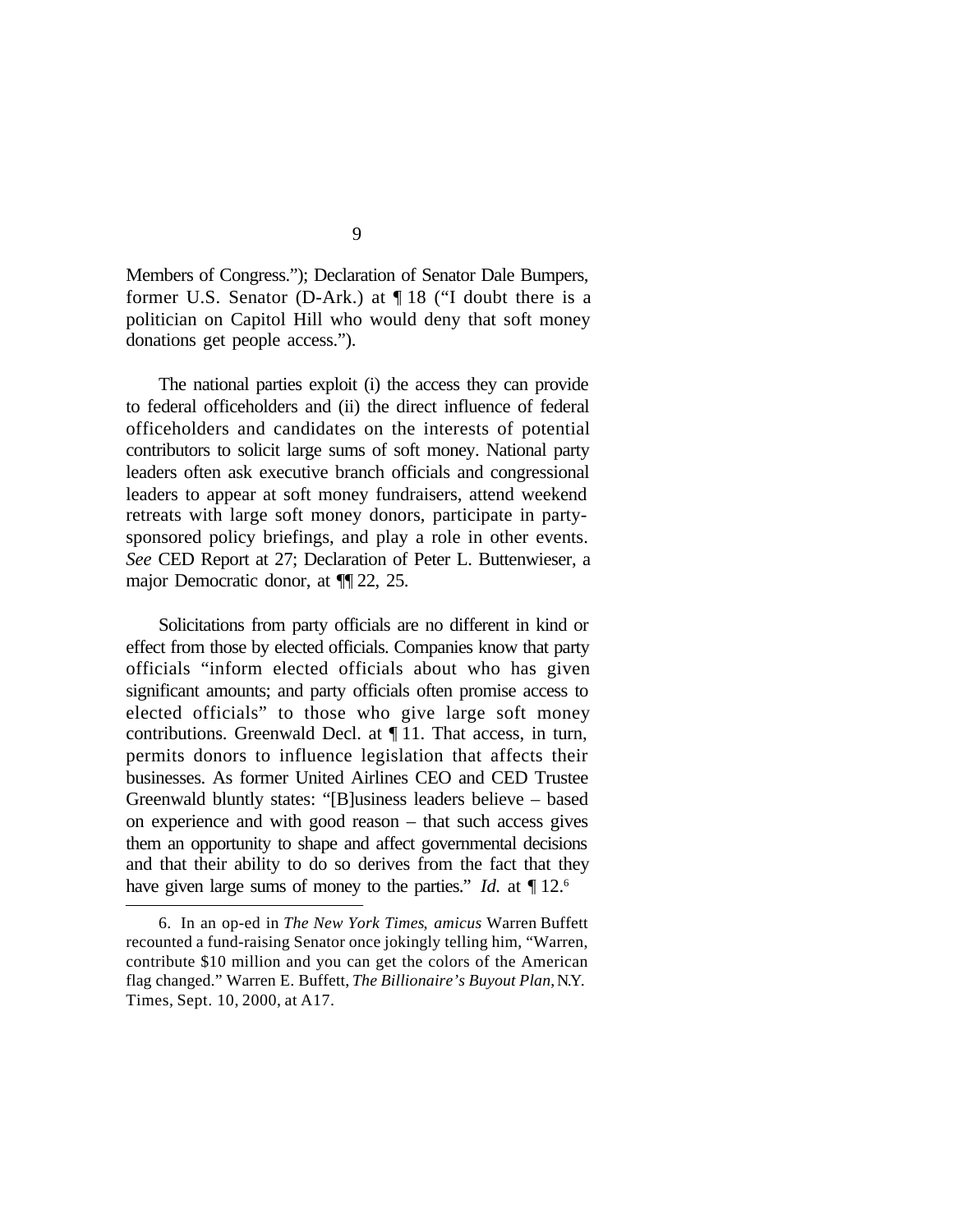It is no accident that the largest soft money contributors tend to be companies in industries that are heavily regulated by the federal government or those whose profits can be dramatically affected by government policy. These contributors are solicited by Members of Congress who sit on committees that consider matters directly affecting the financial health or operations of the companies being solicited. *See* Greenwald Decl. at ¶ 8; CED Report at 25. Representative Shays notes that "the large soft money contributions most [M]embers of Congress raise to meet their committee chairmanship or ranking member obligations come from the corporations and unions who are regulated by those very committees." Shays Decl. at  $\P$  10.7 This is a manifestly unhealthy state of affairs.

The blatantly opportunistic nature of the soft money system was documented in a poll conducted by the Tarrance Group for CED. The poll found that seventy-five percent of business leaders believe that political contributions give them an advantage in the shaping of legislation, while another twenty-three percent consider soft money a currency to be used "to buy access to influence the legislative process." Press Release, CED, Senior Business Executives Back Campaign Finance Reform (Oct. 18, 2000).

#### **B. Soft Money Contributions Are Made to Avert Perceived Retribution**

The malign and corrupting nature of the soft money system is demonstrated by the fact that corporate executives have felt coerced into giving ever-escalating soft money

<sup>7.</sup> *See also* Declaration of Senator John McCain (R-Ariz.) at ¶¶ 8-10 (giving examples of the influence of corporate soft money contributions on bills affecting the contributors' businesses).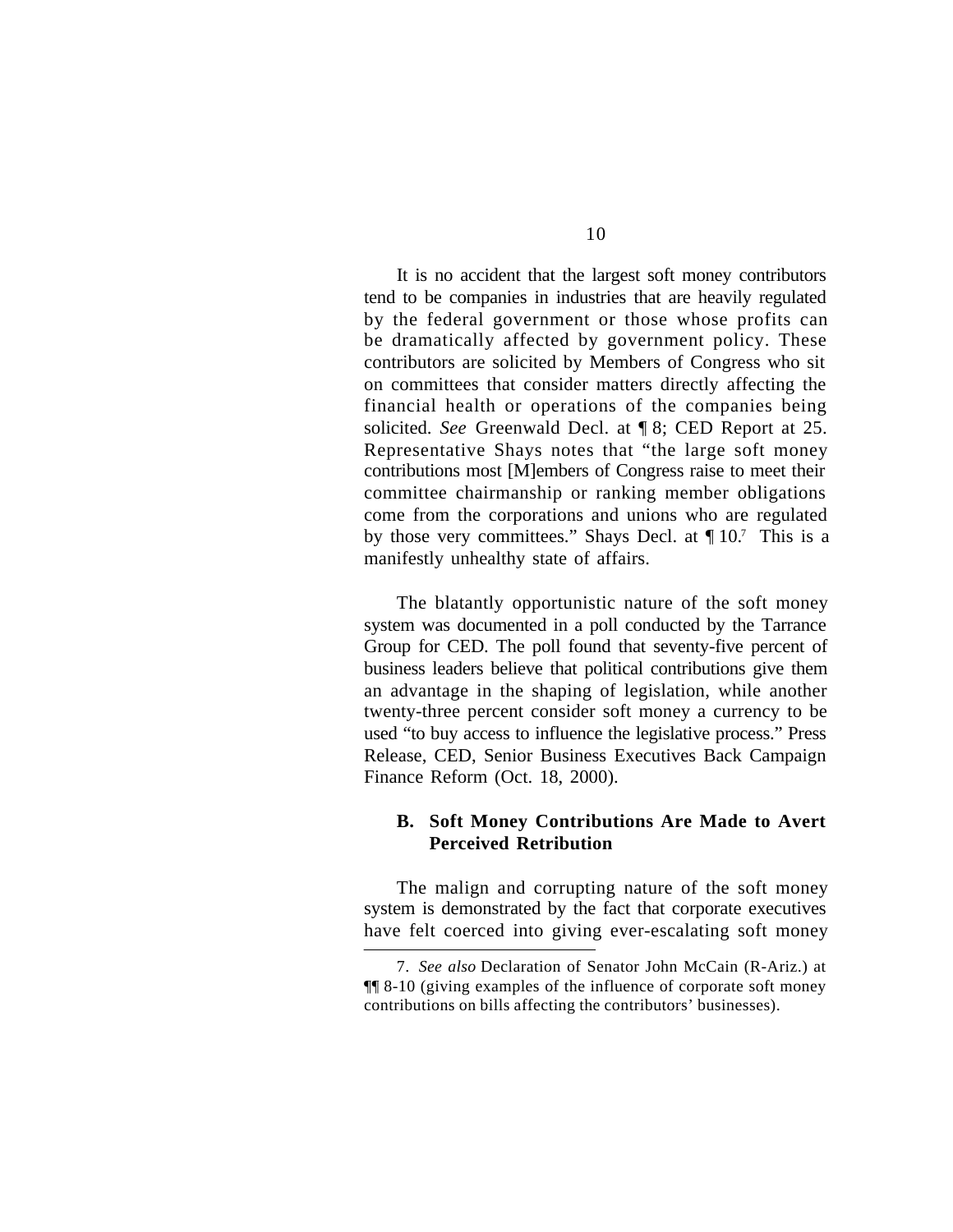contributions with ever-increasing frequency by subtle threats of retribution that accompany soft money solicitations. As Mr. Greenwald has noted, for many business executives "experience has taught that the consequences of failing to contribute (or failing to contribute enough) may be very negative." Greenwald Decl. at ¶ 9. *See also* Hassenfeld Decl. at ¶ 23 (noting perception by some companies that "because their activities are so closely linked with federal government actions, they must participate in the soft money system in order to succeed").

Corporations believe that elected officials and party leaders may shun or disfavor them if they do not "adequately" contribute and that "competing interests who do contribute generously will have an advantage in gaining access to and influencing key Congressional leaders on matters of importance to the company." Greenwald Decl. at ¶ 9. For example, the Tarrance Group poll of 300 senior executives of companies that had annual revenues of approximately \$500 million or more, conducted for CED in the fall of 2000, found that half of business executives feared adverse legislative consequences to their companies or their industries if they turned down requests for campaign contributions from high-ranking political leaders and/or political operatives, and seventy-four percent of the executives polled felt that pressure is placed on business leaders to make large political contributions. *See* Press Release, CED, *supra*.

Members of Congress are well aware of the leverage they exert over solicited businesses. In this regard, Senator Rudman testified:

By and large, the business world .. . gives money to political parties .. . [because] they believe that if they decline solicitations for such contributions, elected and appointed officials will ignore their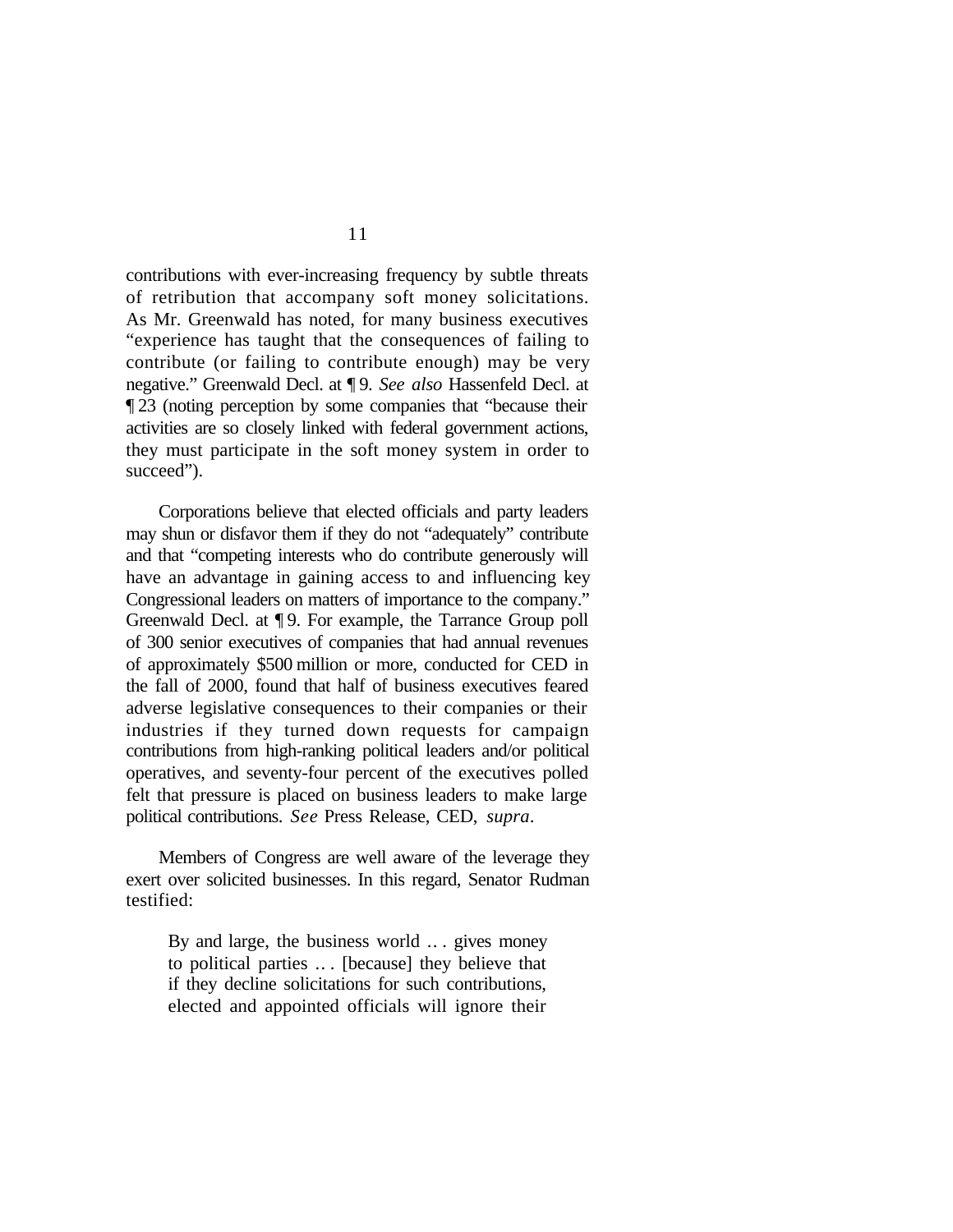views or, worse, that competing business interests who do make large contributions to the party in question will have an advantage in influencing legislation or other government decisions.

Rudman Decl. at ¶ 5.

This perceived threat of retribution underpinning the political parties' soft money solicitations was, ironically, underscored by the brazen reaction of the chairman of one of the political party committees to the issuance of the CED Report in 1999. When the CED Report was issued on March 18, 1999, Senator Mitch McConnell (R-Ky.), Chairman of the National Republican Senatorial Committee (NRSC) and a plaintiff in these actions, sent letters to various CED trustees declaring his "concern that a serious error [that CED prominently identifies you as a backer of its legislative plan] has occurred, which may cause some embarrassment to you if it is not immediately corrected." Kolb Decl. at ¶ 6 and Exh. 2 thereto. After CED replied to Senator McConnell, setting forth the basis for the report's conclusions, the NRSC chairman sent follow-up letters to various CED trustees expressing his astonishment and "great concern" that these well-known business leaders would concur with CED's position on campaign finance reform. *Id.* at ¶ 8. Senator McConnell added a personalized handwritten note urging the corporate executive CED trustees to withdraw publicly from CED. *Id.* and Exh. 4 thereto. As Mr. Kolb states in his declaration: "Several of these executives, who worked for companies that had significant issues pending before Congress at the time, considered the letters a thinly-veiled attempt to intimidate them with the implied message: Resign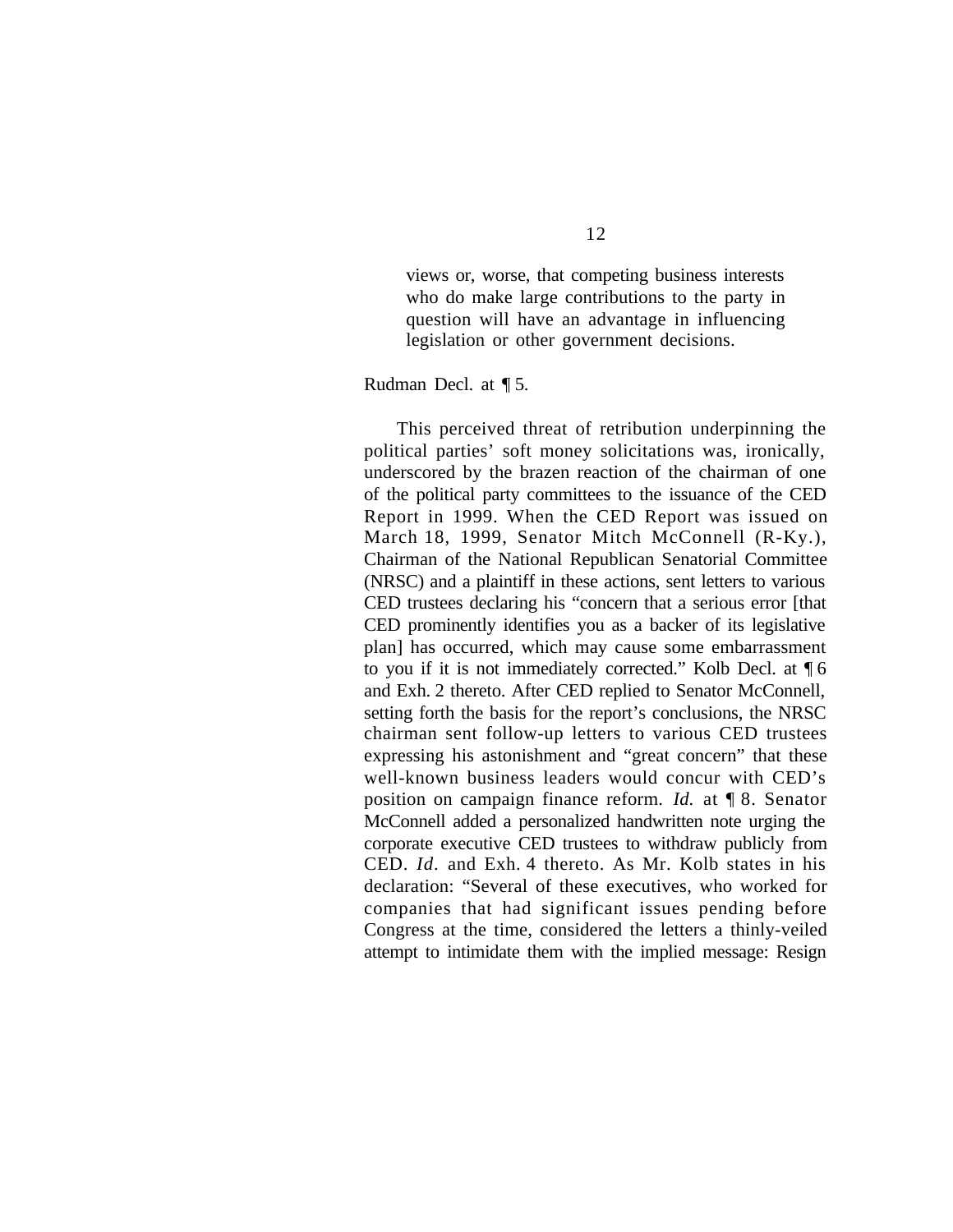and keep quiet, or don't count on doing business with Congress." *Id.* <sup>8</sup>

This type of threat is an integral aspect of soft money solicitation. A well-publicized article quotes a lobbyist for a Fortune 500 company as saying that the reason his company contributed soft money was "[b]asically, protection. . . . If you decline to give, you're taking a risk of legislative retribution. . . . Companies are scared that on some critical issue, they'll get hosed." Burt Solomon, *Forever Unclean* , The Nat'l J., Mar. 18, 2000, at 858.

The pervasive practice of giving soft money to both sides of the aisle exposes the fundamentally self-protective motives that drive corporate soft money contributions. According to data released by the FEC on June 9, 2003, 120 donors made soft money contributions totaling \$500,000 or more in the 2001-2002 election cycle. More than sixty percent of those donors contributed to both Democratic and Republican national party committees. During that same period, a total of 185 donors gave soft money contributions of \$50,000 or more to both Democrats and Republicans. *See* The Center for Responsive Politics, Soft Money to National Parties, *at*  http://www.opensecrets.org/softmoney/softtop.asp (last visited July 21, 2003). In 1996, forty of the top fifty soft money contributors gave to both major parties, while in 2000 thirty-five did. *McConnell*, 251 F. Supp. 2d at 509 (opinion of Kollar-Kotelly, J.).

<sup>8.</sup> *Amicus* Edward A. Kangas, former chairman of the global board of directors of Deloitte Touche Tohmatsu and the campaign finance reform co-chairman of CED, noted in a newspaper editorial: "The threat may be veiled, but the message is clear: failing to donate could hurt your company." Edward A. Kangas, *Soft Money and Hard Bargains*, N.Y. Times, Oct. 22, 1999, at A27.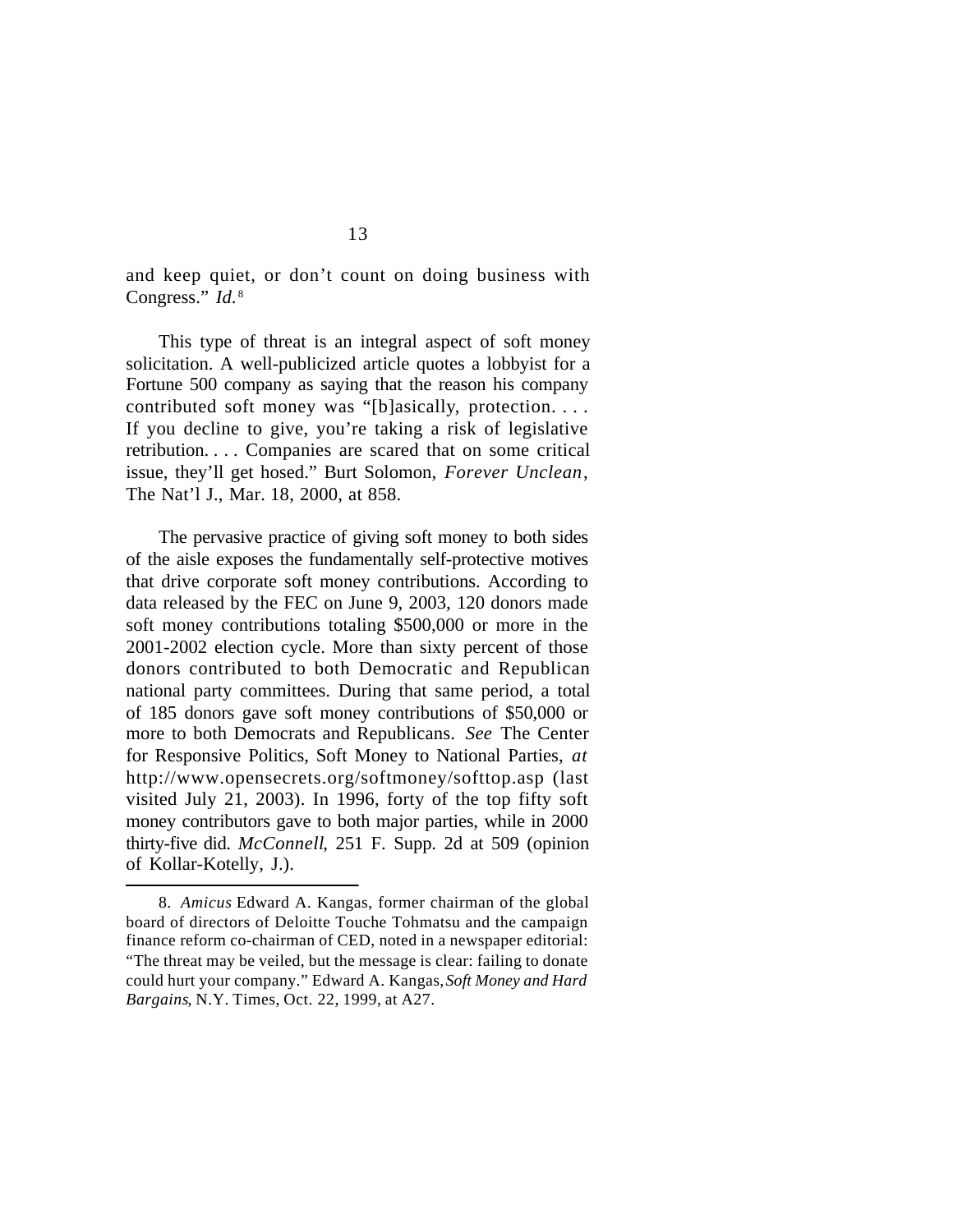Judge Kollar-Kotelly, in her opinion below, noted the evidence that this practice "is a result of donors' desire to have special access to lawmakers from both parties, and also out of concern that if the contributor gives to only one political party, the other will perceive an imbalance and punish the donor." *McConnell*, 251 F. Supp. 2d at 509 (opinion of Kollar-Kotelly, J.). *See also*, *e.g.*, *id.* at 678-80 (noting that giving to both parties is motivated by fear of giving to a party that subsequently loses control of Congress); Randlett Decl. at ¶¶ 11, 12 ("Giving lots of soft money to both sides is the right way to go from the most pragmatic perspective. . . . If your interests are subject to anger from the other side of the aisle, you need to fear that you may suffer a penalty if you don't give."); Declaration of Charles M. Geschke, co-founder and Chairman of the Board of Adobe Systems, Inc., at ¶ 10 (donors who give large amounts of soft money to both parties "may feel that influence with one party is not sufficient to achieve their financial or policy goals, especially now that power in Congress is pretty evenly balanced"). This practice of contributing simultaneously to both parties belies any claim that contributions are ideologically, as opposed to pragmatically, driven.

The fundamentally corrupt nature of this system led industry leaders like General Motors and AlliedSignal publicly to declare that they would no longer make soft money contributions to the political parties, and dozens of corporate executives similarly recognized the dangers to our system of government created by soft money solicitation. *See* CED Report at 33-34. But these voluntary efforts, however laudable and courageous, cannot solve the problem of soft money. For every large corporation that may be willing to draw the line, there exist dozens of others, perhaps more vulnerable, that will continue to "give large soft money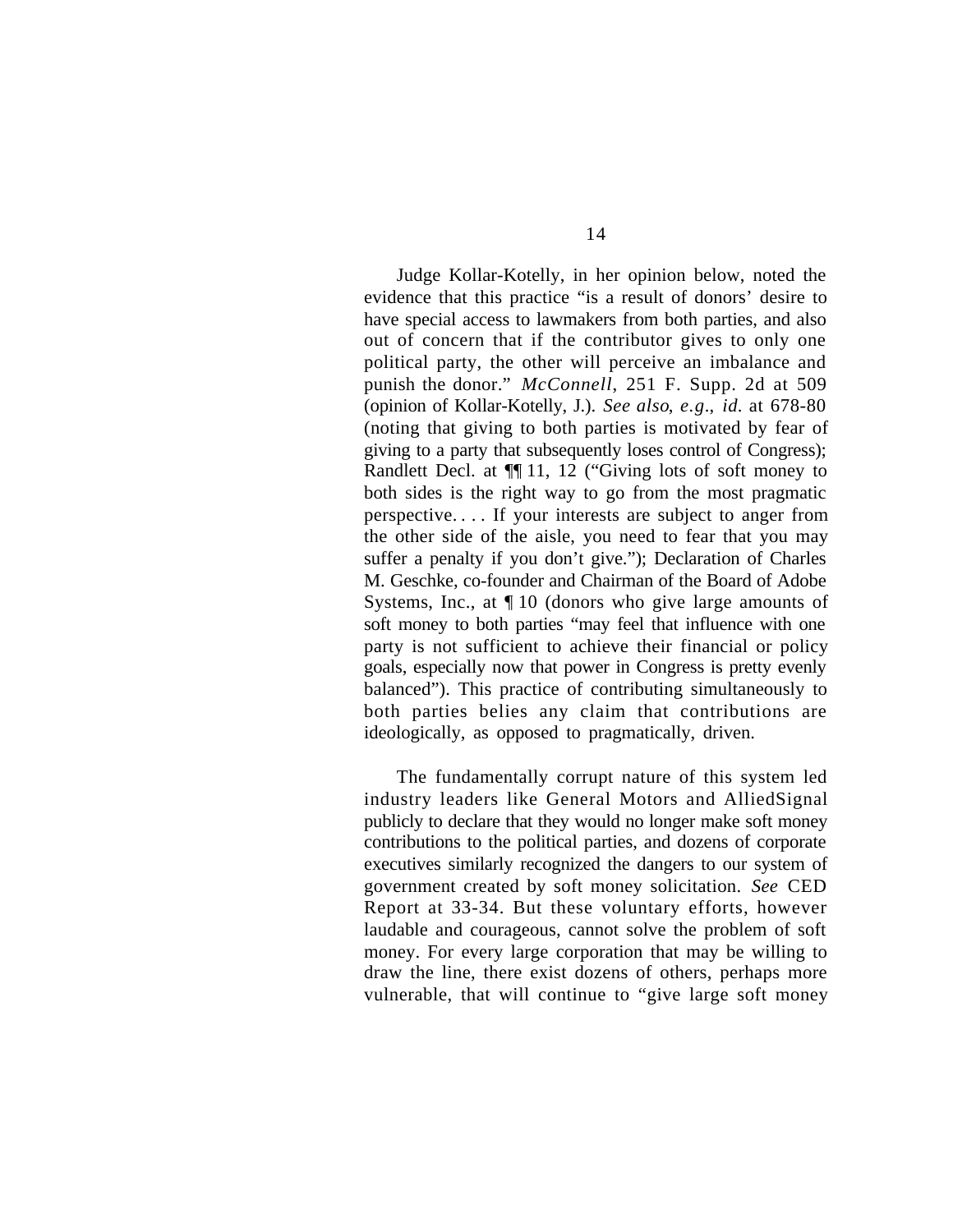contributions to political parties – sometimes to both political parties – because they are afraid to unilaterally disarm." Greenwald Decl. at ¶ 12.

The access afforded by soft money contributions is a competitive, as well as a political, reality. How many corporations will have the fortitude not to ante up at the soft money table knowing that their competitors are still in the game? The solution, Congress reasonably determined, is to end the game.

#### **C. Actual and Perceived Corruption Engendered by Soft Money Contributions Has Eroded Confidence in Business and Government**

The perversion of the soft money system into a widely acknowledged "pay to play" shakedown scheme by both major parties understandably has eroded public confidence in the integrity of business, and it has greatly contributed to the cynicism and skepticism with which the public views the involvement of business in the political process. As CED stated in its 1999 Report: "Given the size and source of most soft money contributions, the public cannot help but believe that these donors enjoy special influence and receive special favors." CED Report at 27. *See also* Andrews Decl. at ¶ 20 ("[M]illions of Americans are convinced that lobbyists and the interests we represent are unprincipled 'sleaze balls' who, in effect, use great sums of money to bribe a corrupt Congress.").

It is clear that the public perception that policy decisions are warped by a sense of obligation to the donors of large unregulated contributions has harmed the public trust in the integrity of its government. As Senator McCain has observed:

In 1961, 76% of Americans said yes to the question, "Do you trust your government to do the right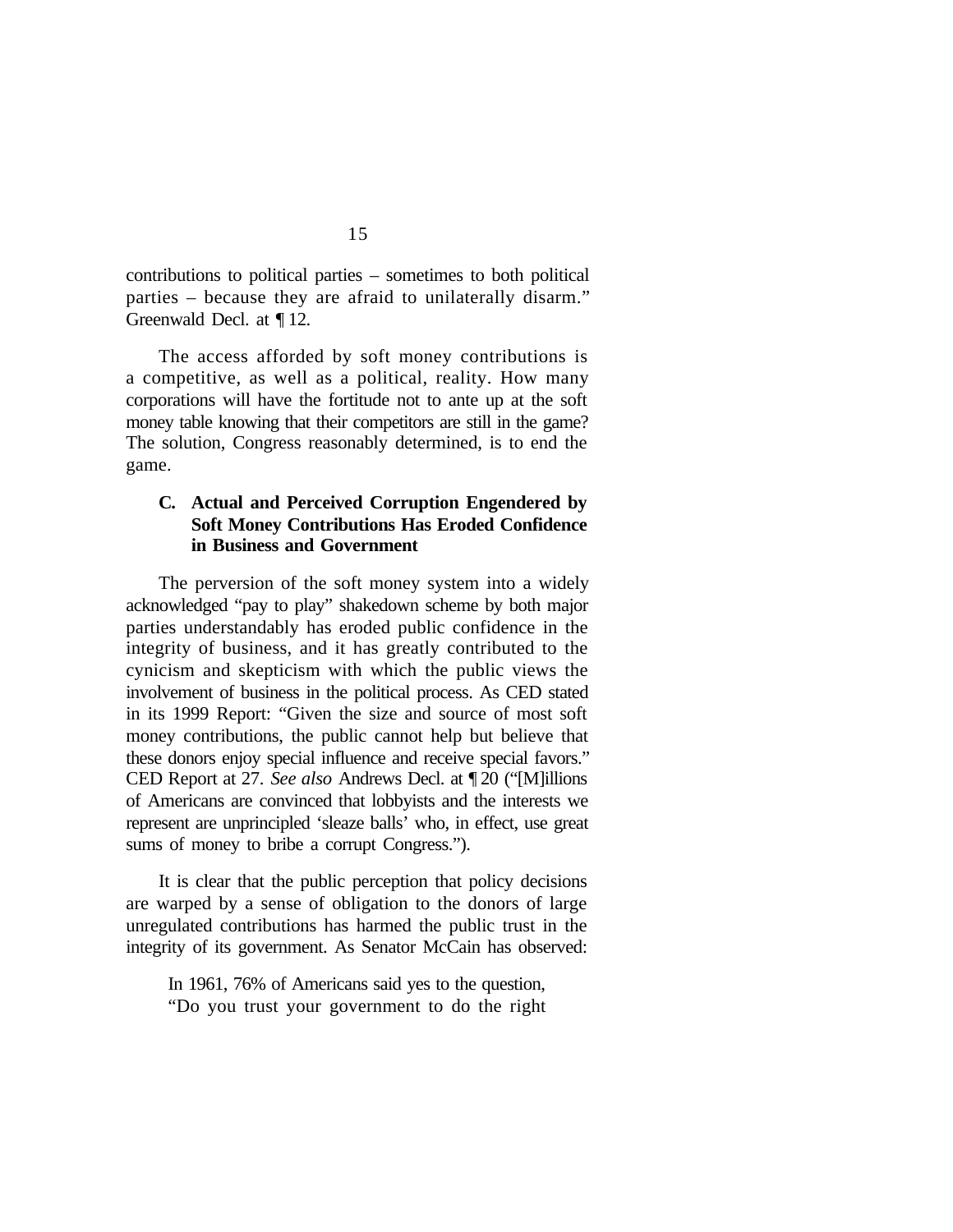thing?" This year, only 19% of Americans still believed that. Many events have occurred in the last 30 years to fuel their distrust. Assassinations, Vietnam, Watergate, and many subsequent public scandals have squandered the public's faith in us, and have led more and more Americans from even taking responsibility for our election. But surely frequent campaign finance scandals and their real or assumed connection to misfeasance by public officials are a major part of the problem.

147 Cong. Rec. S2434 (Mar. 19, 2001). *See also* Declaration of Alan K. Simpson, former U.S. Senator (R-Wyo.), at ¶ 14 ("Both during and after my service in the Senate, I have seen that citizens of both parties are as cynical about government as they have ever been because of the corrupting effects of unlimited soft money donations."); Declaration of Senator David Boren, former U.S. Senator (D-Okla.) and President of the University of Oklahoma, at ¶ 11 ("American's (sic) trust of government and political parties has fallen precipitously over the years. I  $\ldots$  ask [my] students why they think this is the case. Almost unanimously, they respond that our government has been 'purchased' by special interests.").

A plethora of polls and studies demonstrates the extent of the damage wrought by the incessant solicitation and contribution of soft money to the public's perception of the integrity of the political process. As the CED Report stated in 1999 – before the business scandals of the last two years: "The vast majority of citizens feel that money threatens the basic fairness and integrity of our political system. . . . Fully two-thirds of the public think that their own representative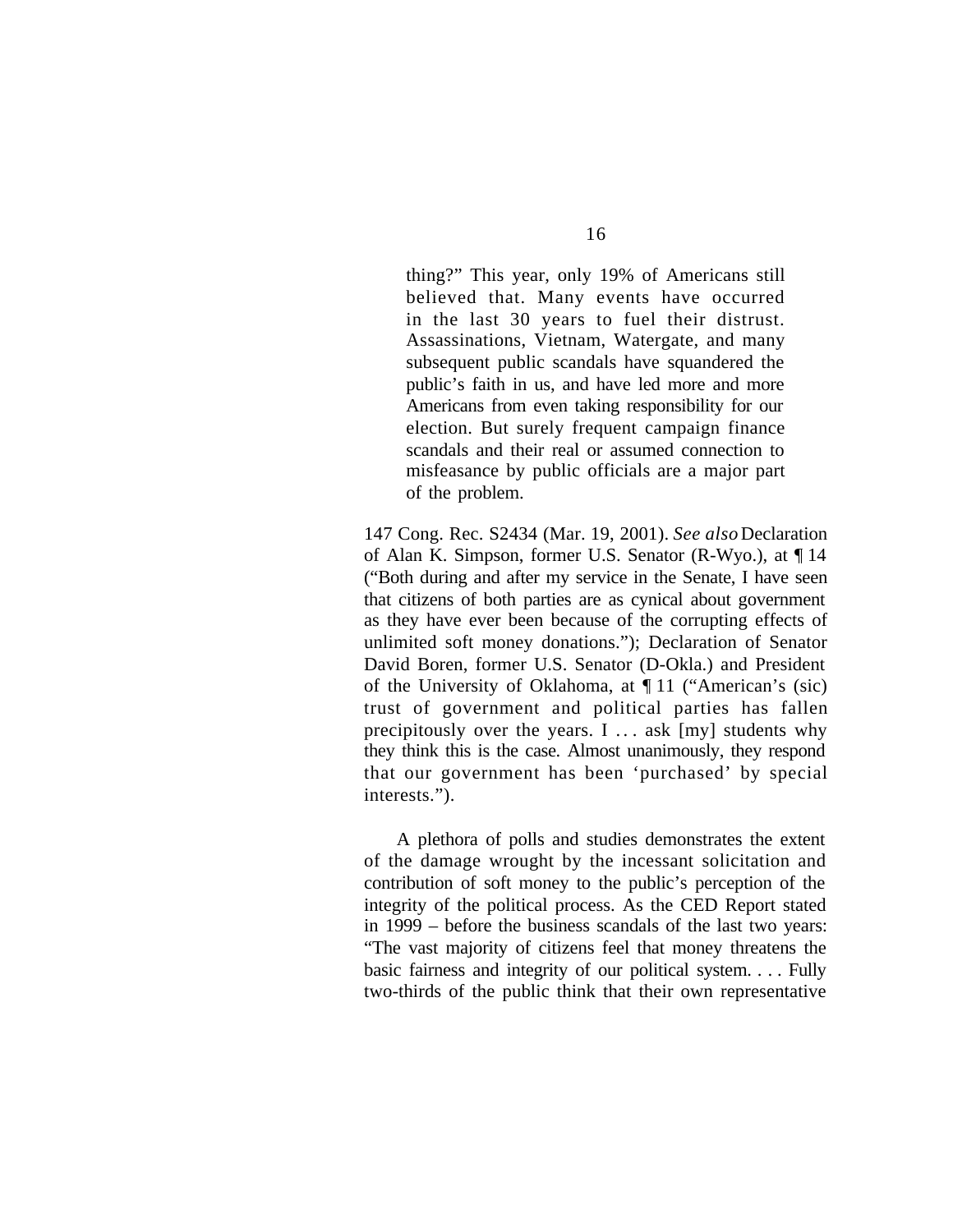in Congress would listen to the views of outsiders who made large political contributions before a constituent's views." *Id.* at 1 (internal quotations omitted).

The CED Report's summary of the dismaying downward spiral of public perception of the political process is consistent with a recent non-partisan poll conducted by Democratic pollster Mark Mellman and Republican pollster Richard Wirthin. The principal finding of their study was that the American public believes that the views of large contributors to parties "improperly influence policy and are given undue weight in determining policy outcomes." *See* Mark Mellman and Richard Wirthin, Research of Findings of a Telephone Study Among 1300 Adult Americans (Sept. 23, 2002). The poll found that eight in ten Americans believe that, at least sometimes, members of Congress vote based on the wishes of big contributors to their political parties. Nearly half of those polled said this happens often. In addition, the poll found that more than three in four Americans believe that big contributors to political parties have at least some impact on decisions made by the federal government, and more than half of those polled think that big contributors have a great deal of impact. *See id.*<sup>9</sup>

<sup>9.</sup> Similar results were found in a poll conducted by *The New York Times* and CBS News in April 1997. Seventy-five percent of Americans said "yes" to the question "In general, do many public officials make or change policy decisions as a result of money they receive from major contributors." Only 14 percent answered "no." *See* Francis X. Clines, *Most Doubt a Resolve to Change Campaign Financing*, *Poll Finds*, N.Y. Times, Apr. 8, 1997, at Al; *see also* Press Release, Public Campaign, New National Survey Shows Robust Support for "Clean Money" (Apr. 3, 2000).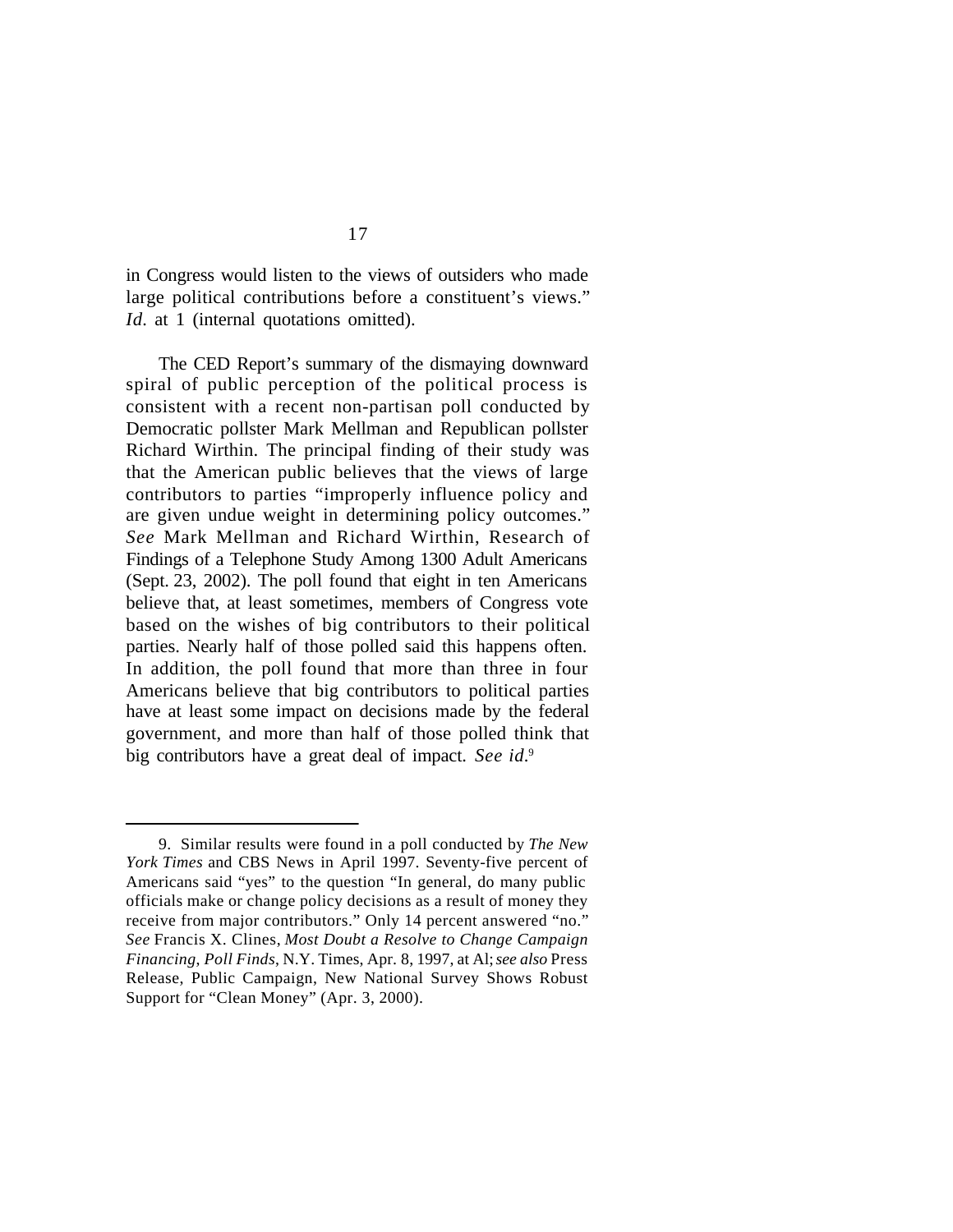Members of Congress have voiced the concerns of the American public about the corrupting influence of large contributions on the political system. In 1999, for example, Senator Russ Feingold (D-Wisc.) highlighted the extent to which soft money has perverted the legislative process:

The appearance of corruption is rampant in our system, and it touches virtually every issue that comes before us....  $[T]$ oday, when we weigh the pros and cons of legislation, many people think we also weigh the size of the contributions we got from interests on both sides of the issues. And when those contributions can be a million dollars, or even more, it seems obvious to most people that we would reward our biggest donors.

147 Cong. Rec. S2446 (Mar. 19, 2001).10

This distrust and cynicism also threatens to have a deep and longstanding impact on the public's trust in the integrity of corporate management and on the economy. As the authors of the CED Report state:

As business leaders, we are also concerned about the effects of the campaign finance system on the

[T]he corrupting influence of money on public policy is evident in [the] House every day. It is evident not only as a principal concern that arises here on vote after vote, significantly influenced by who gave how much, to whom, when, but it is also particularly evident in the silence on critical issues of public policy, on what is never discussed.

147 Cong. Rec. H3966 (Jul. 12, 2001).

<sup>10.</sup> Similarly, Representative Lloyd Doggett (D-Tex.) observed: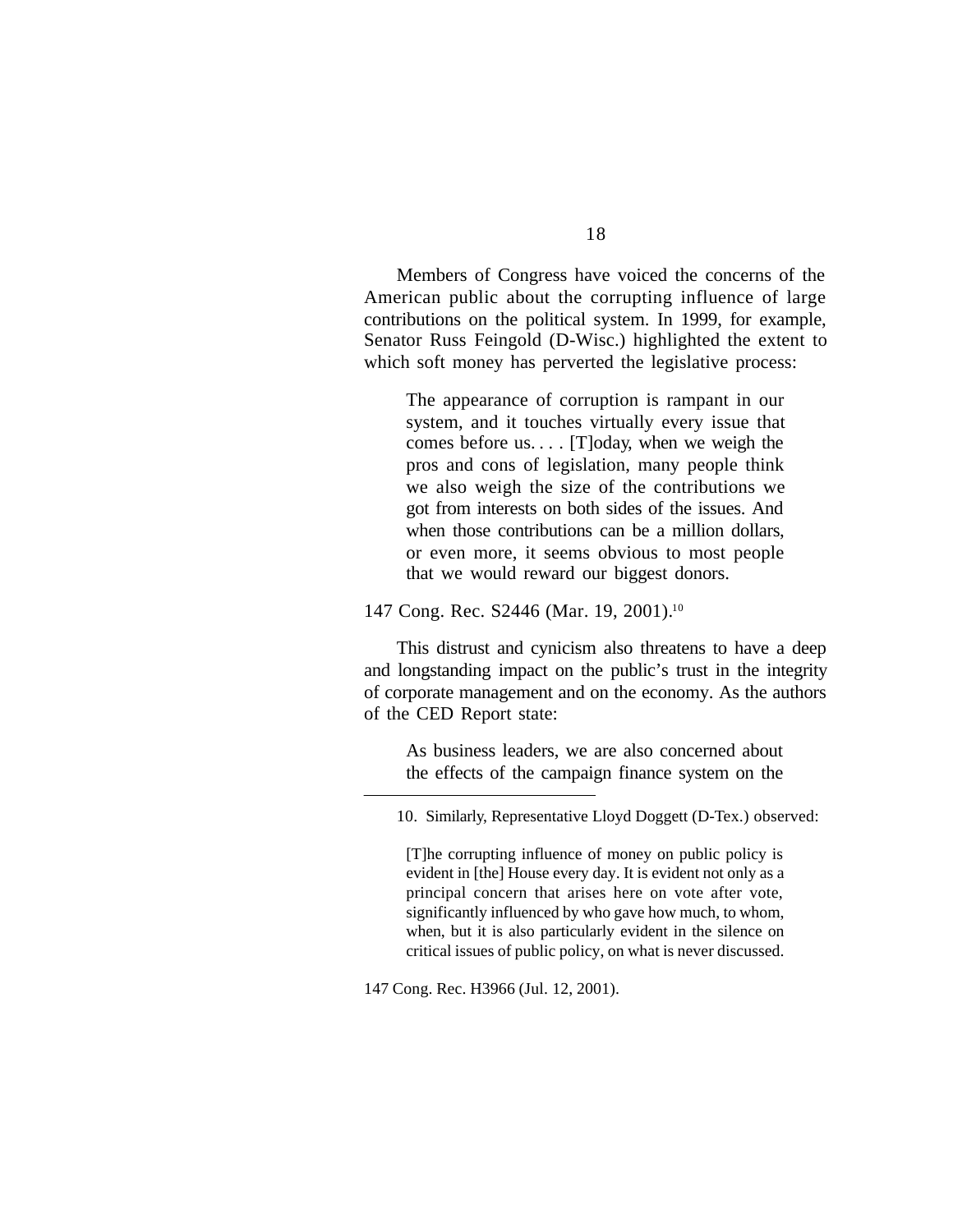economy and business. Americans identify "special interest" principally with corporations. A vibrant economy and well functioning business system will not remain viable in an environment of real or perceived corruption, which will corrode confidence in government and business. If public policy decisions are made – or appear to be made – on the basis of political contributions, not only will policy be suspect, but its uncertain and arbitrary character will make business planning less effective and the economy less productive. In addition, the pressures on business to contribute to campaigns because their competitors do so will increase. We wish to compete in the marketplace, not in the political arena.<sup>11</sup>

CED Report at 1. CED Trustee Greenwald amplified these concerns:

It goes without saying that maintaining governmental integrity is critically important to our democracy and our citizens' faith in their government. It is also important for American[s] to have faith in the integrity of their business institutions and labor unions as well. The recent spate of deplorable corporate scandals has broadly demoralized America and this is having widespread and adverse political and economic

<sup>11.</sup> *See also* Press Release, Campaign for America, Testimony of Cheryl Perrin, Executive Director, Campaign for America, House Administration Committee (Jul. 22, 1999) ("[W]hile it is naïve to think that the government won't play a role in shaping the market, the soft money system encourages companies to allow the government to intervene in the market in an arbitrary and unfair way.").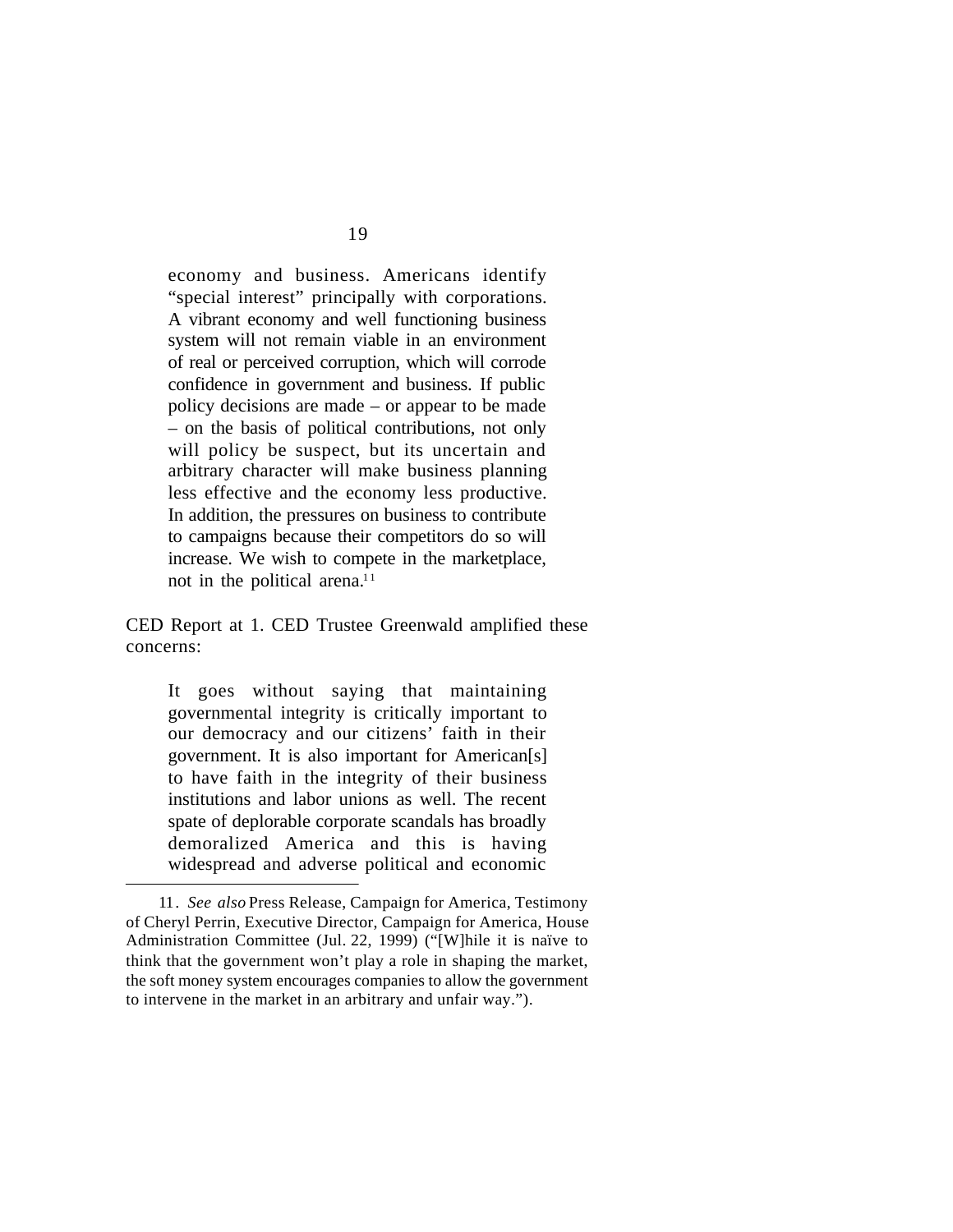consequences. It is not good for America when American citizens believe their business leaders are corrupt, and one element of that regrettably widespread perception is the appearance that business buys government decisions by making large political contributions.

Greenwald Decl. at ¶ 14.

At this time of widespread shaken confidence in American corporations, restricting soft money is necessary to help restore public confidence in the integrity of business and government. It is also necessary to restore the fairness of the marketplace. As Wade Randlett, CEO of Dashboard Technology, testified:

The raising and spending of soft money in recent election cycles has distorted the federal political system and the commercial marketplace. . . . [M]uch of the business community believes that the federal campaign financing system is broken and needs to be fixed. People in business look for a reasonable, rational system and a level playing field. The current soft money-oriented system does not meet that standard.

Randlett Decl. ¶ 14.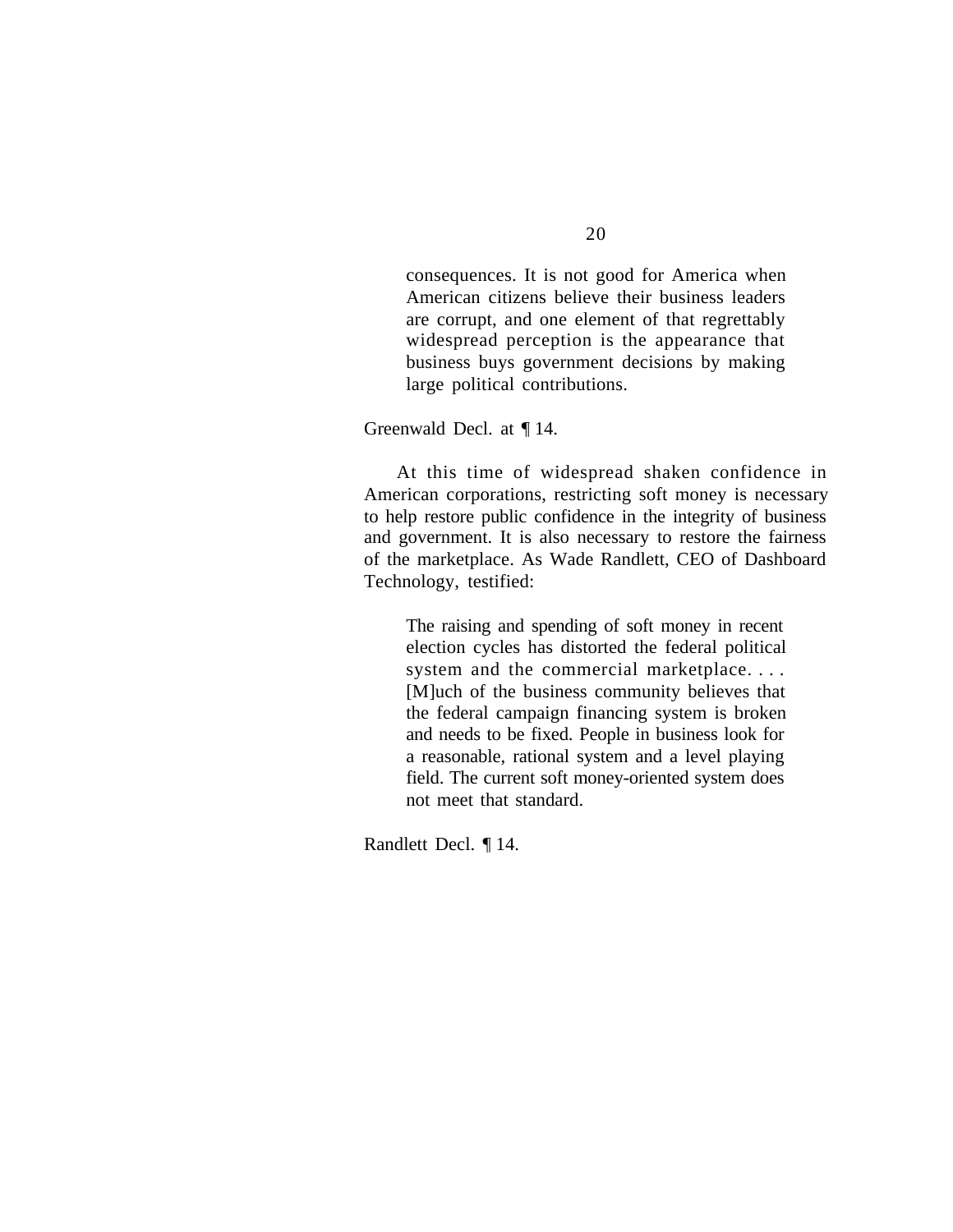## **II. BCRA'S PROHIBITION ON SOFT MONEY SOLICITATION AND CONTRIBUTION DOES NOT SIGNIFICANTLY ABRIDGE FIRST AMENDMENT RIGHTS**

#### **A. Corporate Soft Money Does Not Reflect the Ideas of Its Contributors**

This Court has held that limitations on political contributions by individuals entail "only a marginal restriction upon the contributor's ability to engage in free communication" because "a contribution serves as a general expression of support for the candidate and his views, but does not communicate the underlying basis for the support." *Buckley v. Valeo*, 424 U.S. 1, 20-21 (1976). Corporate soft money has even less communicative value and, hence, less of a claim to constitutional protection because, unlike political contributions by individuals, it is motivated principally by pragmatic commercial concerns.

As demonstrated in Section I, corporate soft money contributions typically do not represent an expression of the contributor's identification with a political party or its platform but are nothing more than an attempt to advance or protect commercial interests. They are investments, not expressions of ideological support. *See*, *e.g.*, Declaration of Steven T. Kirsch, founder and Chief Executive Officer of Propel Software Corporation, at ¶ 14 ("Major donors perceive that they are getting a business benefit through their special access, and that it is a good investment for them.").

The fact that corporate soft money contributions are made for commercial purposes – by entities that do not, after all, vote – weakens any argument that such contributions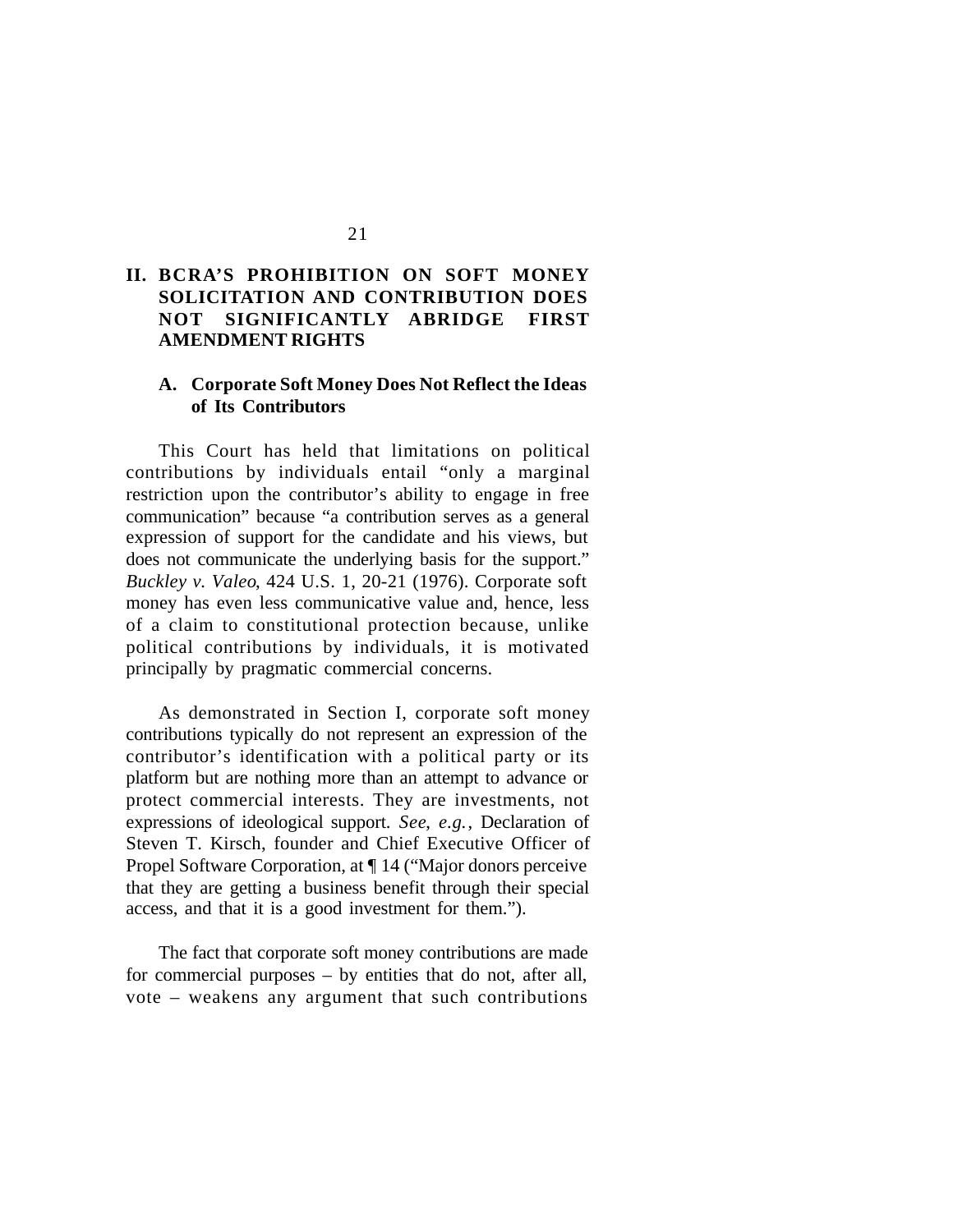implicate core First Amendment values. Moreover, to the extent that corporate soft money is given to protect against unfavorable treatment, it does not even constitute a voluntary expression of support; rather, it is merely, in essence, a coerced pay-off to avoid retribution. As Representative Christopher Shays explained, a soft money contribution is "really like protection money. . . . It guarantees you a place at the table. They know you are a friend and you don't hurt friends, but in order to be a friend, you've had to buy that protection."12 *See also* Randlett Decl. at ¶ 14 ("[M]any members of the business community recognize that if they want to influence what happens in Washington, they have to play the soft money game. They are caught in an arms race that is accelerating, but that many feel they cannot afford to leave or speak out against.").

Although soft money contributions are not compelled by law in a manner that would warrant literal application of the compelled speech doctrine, to the extent that soft money does have communicative value or subsidizes political speech, the coercive nature of the soft money system warrants analogizing soft money to constitutionally disfavored forms of coerced expression, such as compelled dues payments. *See*, *e.g.*, *Abood v. Detroit Bd. of Ed.*, 431 U.S. 209, 235-36 (1977) (First Amendment requires that labor union expenditures to express political views not germane to its duties as collective-bargaining representative not be financed by employees "coerced into doing so against their will"); *Lehnert v. Ferris Faculty Ass'n*, 500 U.S. 507, 522 (1991) ("[T]he State constitutionally may not compel its employees to subsidize legislative lobbying or other political union

<sup>12.</sup> Jonathan D. Salant, *Businesses Tire of Soft Money Contributions*, Associated Press, Nov. 23, 1999.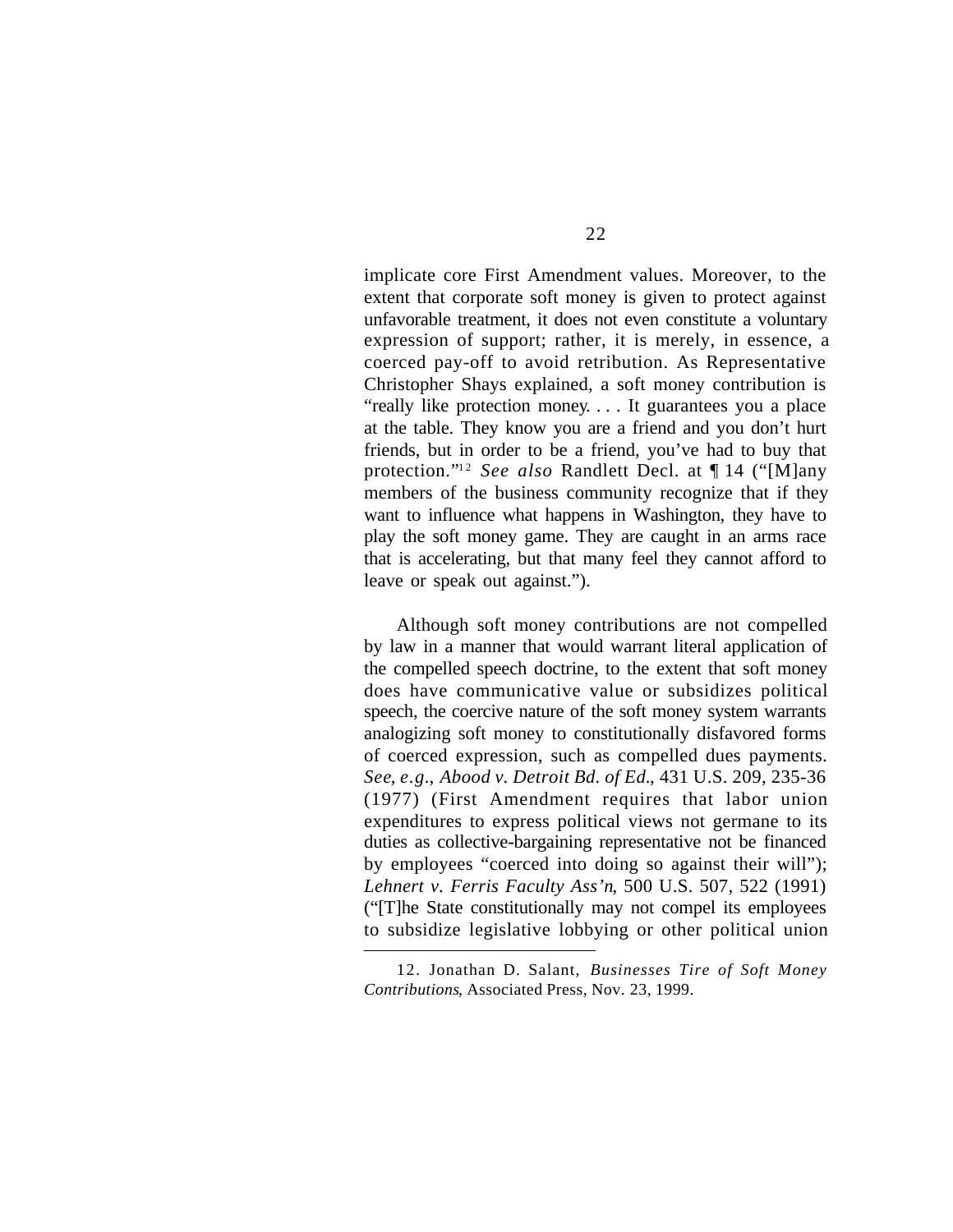activities outside the limited context of contract ratifications or implementation."). *See also United States v. United Foods*, *Inc.*, 533 U.S. 405, 413 (2001) (mandated support for speech "is contrary to the First Amendment principles set forth in cases involving expression by groups which include persons who object to the speech, but who, nevertheless, must remain members of the group by law or necessity"). The compelledspeech doctrine offers a useful analogy that underscores the low level of constitutional protection to be accorded to soft money contributions made in response to coercive solicitation.

The disassociation of soft money from political expression is starkly illustrated by the fact, noted above, that many soft money contributors "express their narrow interests by contributing to both parties during the same electoral cycle, *and sometimes even directly to two competing candidates in the same election*." *Federal Election Comm'n v. Colorado Republican Fed. Campaign Comm.*, 533 U.S. 431, 451-52 (2001) (emphasis added) (citing FEC disclosure reports documenting that many large corporations give to both parties). Those who give soft money to both parties do so not to express support for political ideas but "because they want to make sure they have access regardless of who's in the White House, filling the Senate seat, or representing the Congressional District." Declaration of Arnold Hiatt, former President and Chief Executive Officer of the Stride Rite Corporation, at  $\P$  12.

Finally, the nexus to political expression is weakened further still in those instances where soft money contributors give to the political party committees without knowledge of how the contribution will be used, for whom it will be used, or what message it will be used to promote. *See* Rozen Decl.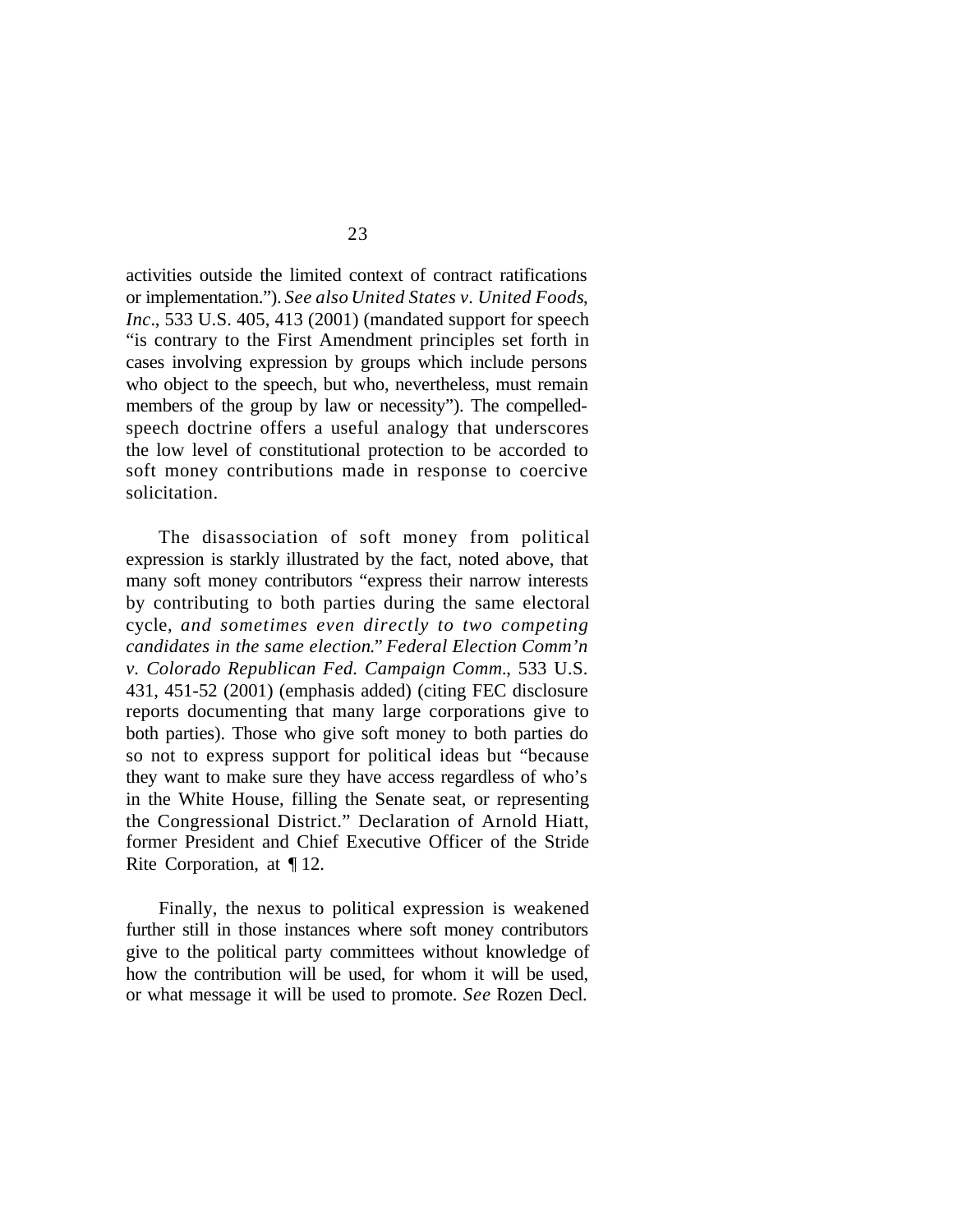at ¶ 12 ("From [the contributor's] perspective, what account the money goes into or how it's used is not important."); *see also* Hassenfeld Decl. at ¶ 15 ("Donors know that if they give \$100,000 in soft money to the Republicans or \$100,000 to the Democrats, that will entitle them to some type of access. They are not concerned with how that money is used.").

#### **B. Corporate Soft Money Contributions Distort the Marketplace of Ideas**

Corporate soft money contributions do not contribute to the "marketplace of ideas" protected by the First Amendment. Instead, they reflect wealth amassed in the marketplace, not the ideas of investors and employees, who have no control over contributions made to political parties from the corporation's general treasury funds. More troubling, as Senator Rudman testified, is that "large soft money contributions in fact distort the legislative process. They affect what gets done and how it gets done." Rudman Decl. at ¶ 9.

This Court has held that the "unique legal and economic characteristics of corporations" and "special advantages" granted by state law "not only allow corporations to play a dominant role in the Nation's economy, but also permit them to use 'resources amassed in the economic marketplace' to obtain 'an unfair advantage in the political marketplace.'" *Austin v. Michigan Chamber of Commerce*, 494 U.S. 652, 658-59 (1990) (quoting *Federal Election Comm'n v. Massachusetts Citizens for Life*, 479 U.S. 238, 257 (1986)). "This concern over the corrosive influence of concentrated corporate wealth reflects the conviction that it is important to protect the integrity of the marketplace of political ideas." *Massachusetts Citizens for Life*, 479 U.S. at 257.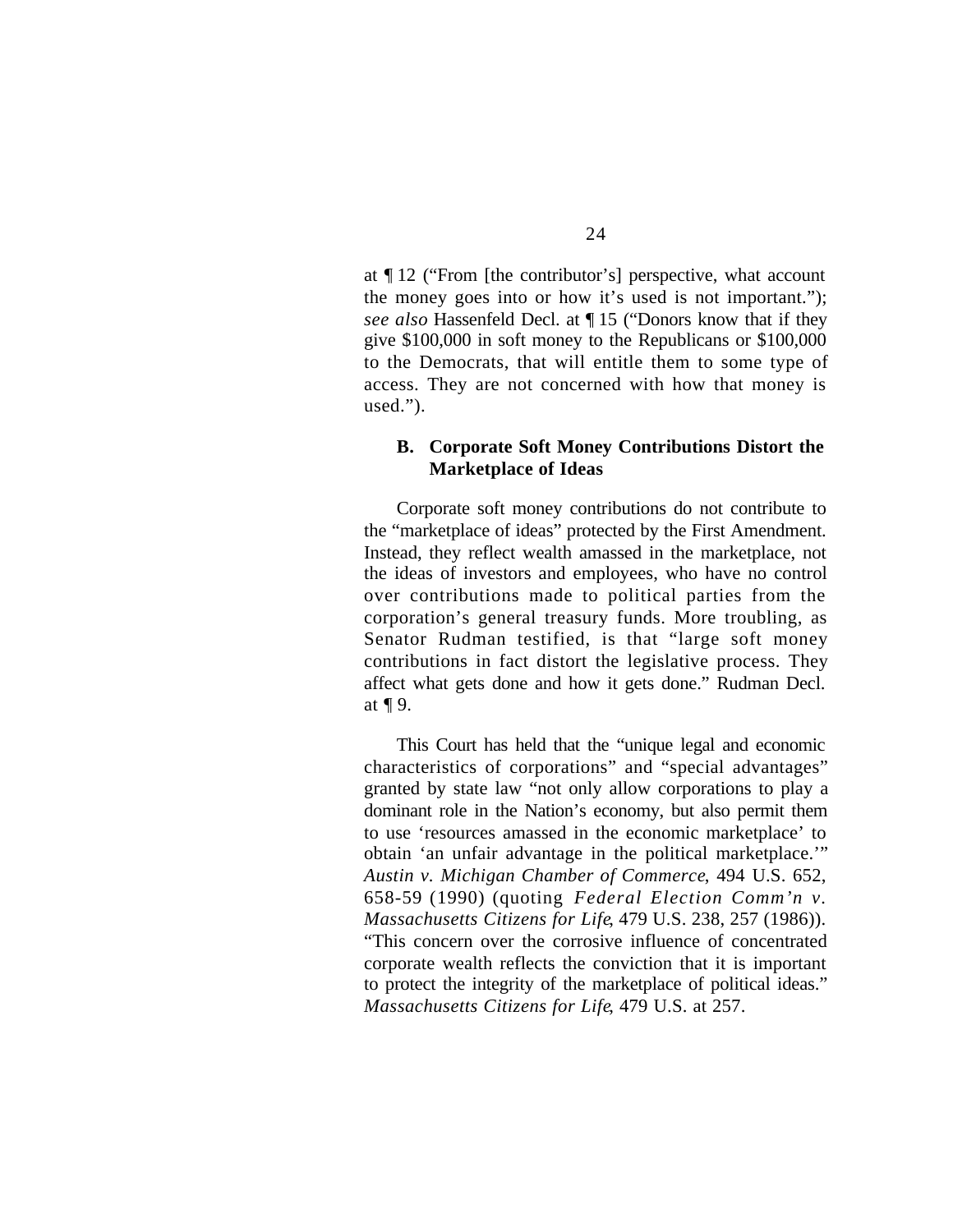The size of the treasury amassed by a corporation does not reflect popular support for the corporation's political ideas. Rather, it reflects "the economically motivated decisions of investors and customers." *Massachusetts Citizens for Life*, 479 U.S. at 258. These resources may be used to make a corporation a formidable political presence "even though the power of the corporation may be no reflection of the power of its ideas." *Id.* 

Indeed, these resources may make the corporation a political presence that runs counter to the ideas of its investors and employees, just as a union may engage in political activity that some members may not support. Courts have voiced concern for individuals who have paid money into a corporation for purposes other than the support of candidates from having that money "used to support political candidates to whom they may be opposed." *Federal Election Comm'n v. National Right to Work Comm.*, 459 U.S. 197, 207-08 (1982).

[Stockholders and union members] contribute investment funds or union dues for economic gain, and do not necessarily authorize the use of their money for political ends. Furthermore, because such individuals depend on the organization for income or for a job, it is not enough to tell them that any unhappiness with the use of their money can be redressed simply by leaving the corporation or the union.

*Massachusetts Citizens for Life*, 479 U.S. at 260; *see also Pipefitters Local Union No. 562 v. United States*, 407 U.S. 385, 416 (1972) (citing concerns about the voluntariness of contributions and protecting the minority stockholder or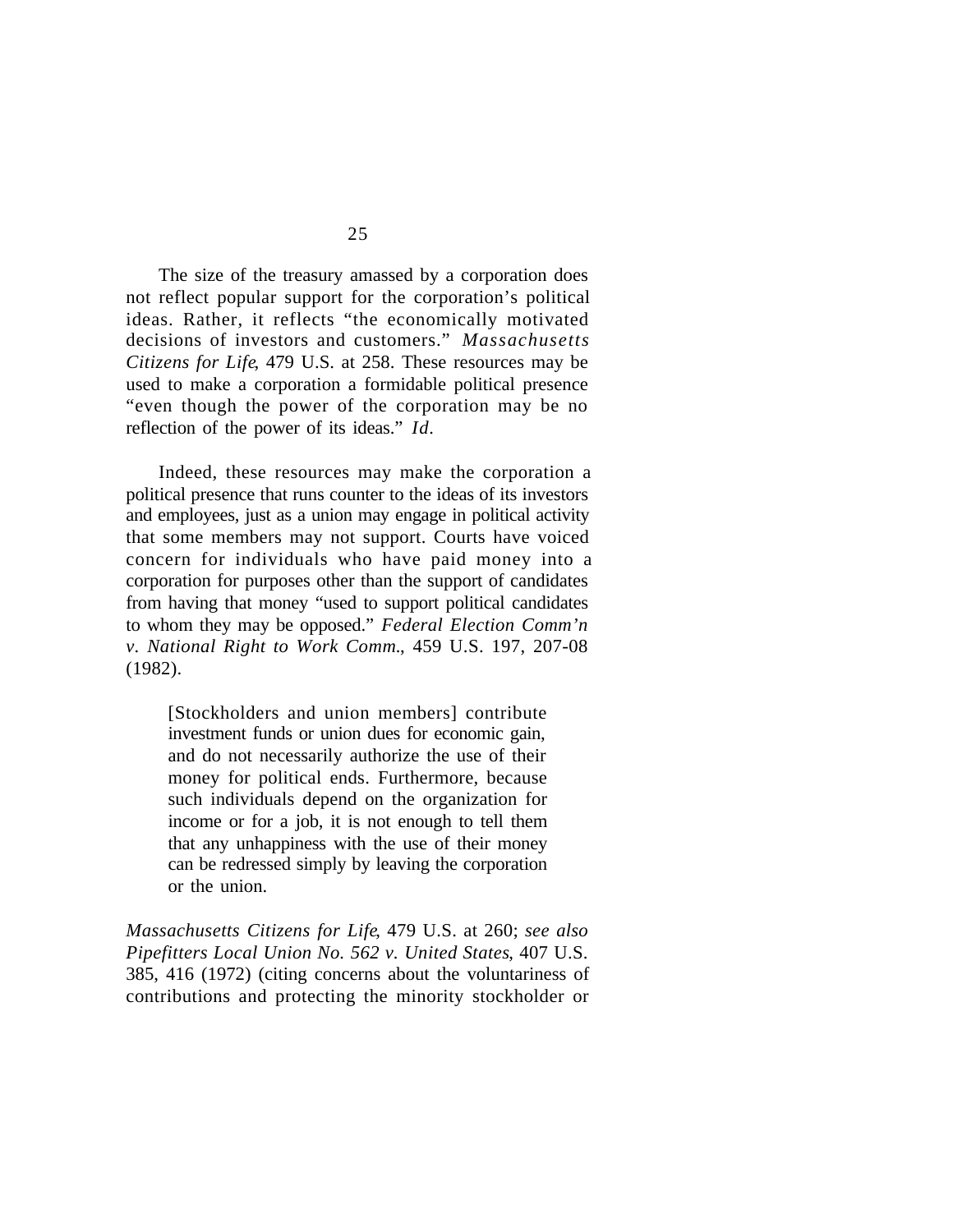union Member as reasons underlying congressional regulation of contributions made in connection with federal elections).

As far back as 1907, Congress, in regulating political contributions by corporations, was motivated by "the feeling that corporate officials had no moral right to use corporate funds for contribution to political parties without the consent of the stockholders." *United States v. Congress of Indus. Orgs.*, 335 U.S. 106, 113 (1948). Accordingly, restricting the use of corporate funds in elections prevents corporations from, in effect, being pressured into allocating for purposes for which they were not intended general treasury funds which may not have been given by investors in the first place had they known how they would be used.

#### **C. A Ban on Soft Money Does Not Offend the First Amendment Right of Association**

The First Amendment protects political association as well as political speech. *Buckley*, 424 U.S. at 15; *see also NAACP v. Alabama*, 357 U.S. 449, 460 (1958). "[F]reedom to associate with others for the common advancement of political beliefs and ideas" is protected by the First Amendment. *Kusper v. Pontikes*, 414 U.S. 51, 56 (1973). The right to associate with the political party of one's choice "is an integral part of this basic constitutional freedom." *Id.* at 57.

In *Buckley*, however, the Court held that even a significant interference with associational rights could be outweighed by a campaign finance restriction closely drawn to advance a sufficiently important government interest. 424 U.S. at 25. Because the associational rights implicated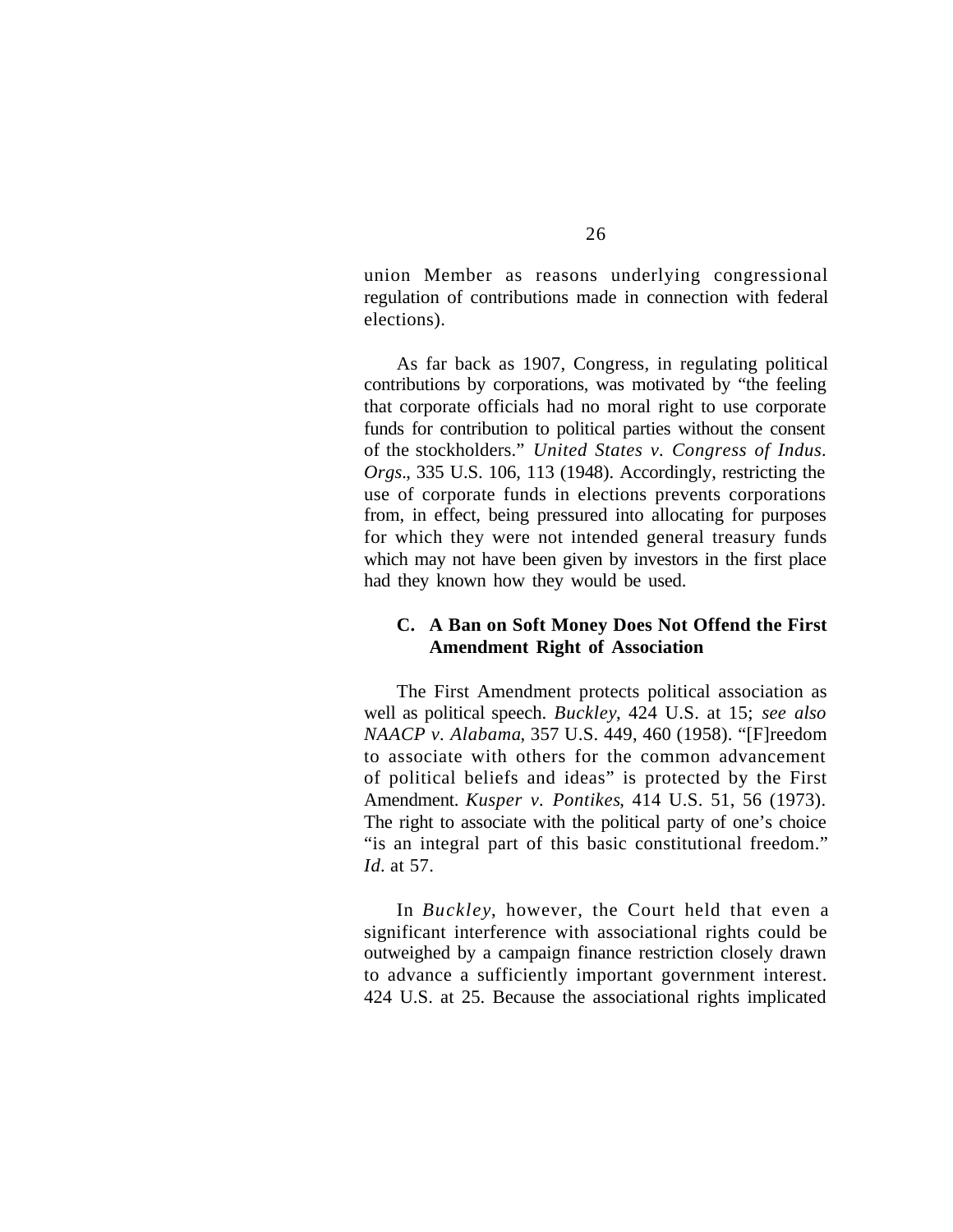by BCRA's soft money ban are (like the free speech rights implicated) weak at best, they are easily outweighed by the important public interests advanced by BCRA's soft money restraints.

First, as discussed above, corporate soft money contributions typically are not expressions of support for the ideological platform of a political party. Second, even where that is not the case, because contributors have no way of knowing where and for what their soft money is being used – and often do not care – the contributions are not linked in any meaningful way to any specific political ideas. Accordingly, even to the extent such contributions may express support for the platform (or elements of the platform) of the party to which they are given, they do not further the values secured by the right of association, namely the "pool[ing] of resources in furtherance of common political goals." *Buckley*, 424 U.S. at 22. Rather, they represent, at bottom, commercially motivated payments.

Third, despite no longer being able to contribute soft money, donors still will be able to associate with and demonstrate public support for a political party and a political party's ideological platform in traditional and far more meaningful ways. *See*, *e.g.*, *Buckley*, 424 U.S. at 22 ("[FECA's] contribution ceilings thus limit one important means of associating with a candidate or committee, but leave the contributor free to become a member of any political association and to assist personally in the association's efforts on behalf of candidates"). Corporate executives still can – and certainly will – continue to contribute to political parties as individuals.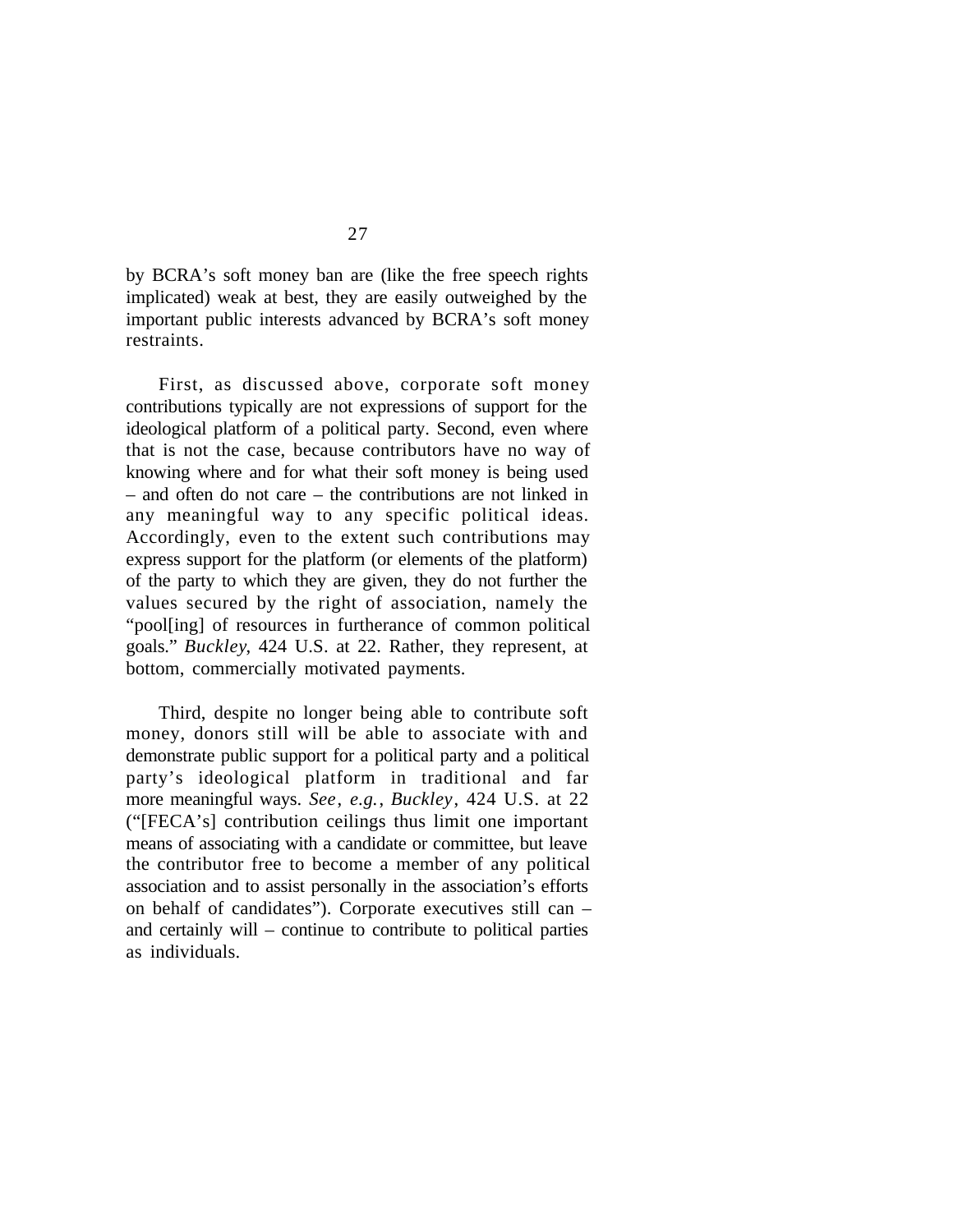Given the limited degree, if any, to which soft money evinces a contributor's genuine interest in associating with a political party for ideological reasons and the multitude of other avenues of more meaningful association with a political party and its platform, a restraint on soft money will have only minimal, if any, impact upon the associational rights protected by the First Amendment.

#### **CONCLUSION**

The coercive soft money system that BCRA eliminates has corrupted solicitor and contributor alike. It has engendered understandable public cynicism regarding both business and government. It has interfered arbitrarily in the functioning of the economy. Business leaders increasingly wish to be freed from the grip of a system in which they fear the adverse consequences of refusing to fill the coffers of the major parties. The coerced and, at bottom, wholly commercial nature of corporate soft money contributions distinguishes them from political speech, as well as from the type of ideological association protected by the First Amendment. Given the compelling government interest in eliminating both actual and perceived corruption from the political process, BCRA's ban on soft money in federal elections should be sustained.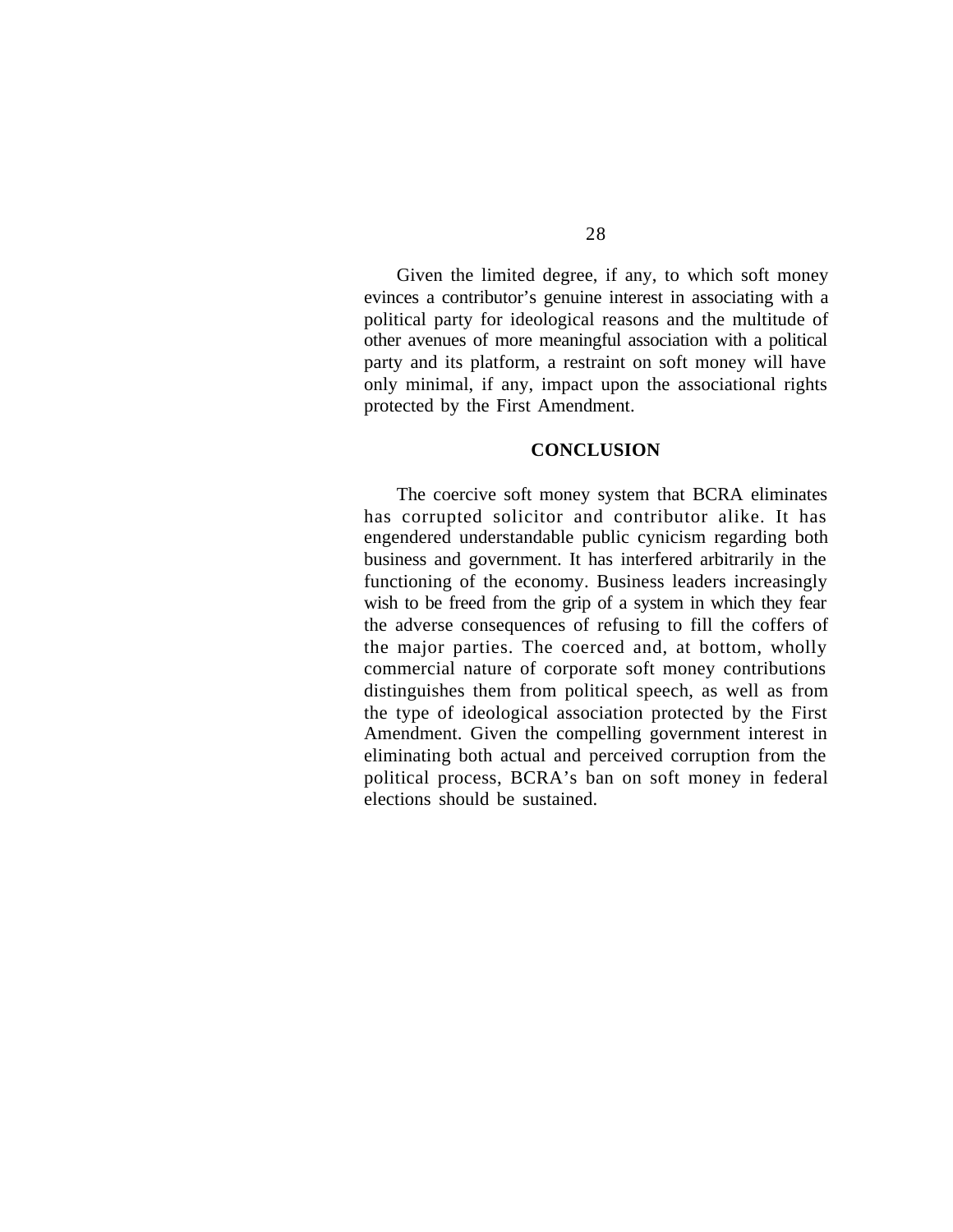Respectfully submitted,

STEVEN ALAN REISS *Counsel of Record*  R. BRUCE RICH JOSH A. KREVITT JONATHAN BLOOM CLAIRE E. GOLDSTEIN WEIL, GOTSHAL & MANGES LLP 767 Fifth Avenue New York, NY 10153 (212) 310-8000

*Attorneys for Amici Curiae Committee for Economic Development, Robert L. Bernstein, Warren E. Buffett, William K. Coblentz, Harry L. Freeman, Ronald Grzywinski, Edward A. Kangas, Thomas J. Klutznick, Jerome Kohlberg, Arjay Miller, Thomas S. Murphy, Steffen E. Palko, Raymond Plank, Sanford R. Robertson, Richard Rosenberg, George Rupp, Donald Stone, Robert D. Stuart, Jr., Dr. P. Roy Vagelos, A. C. Viebranz, and Paul Volcker* 

29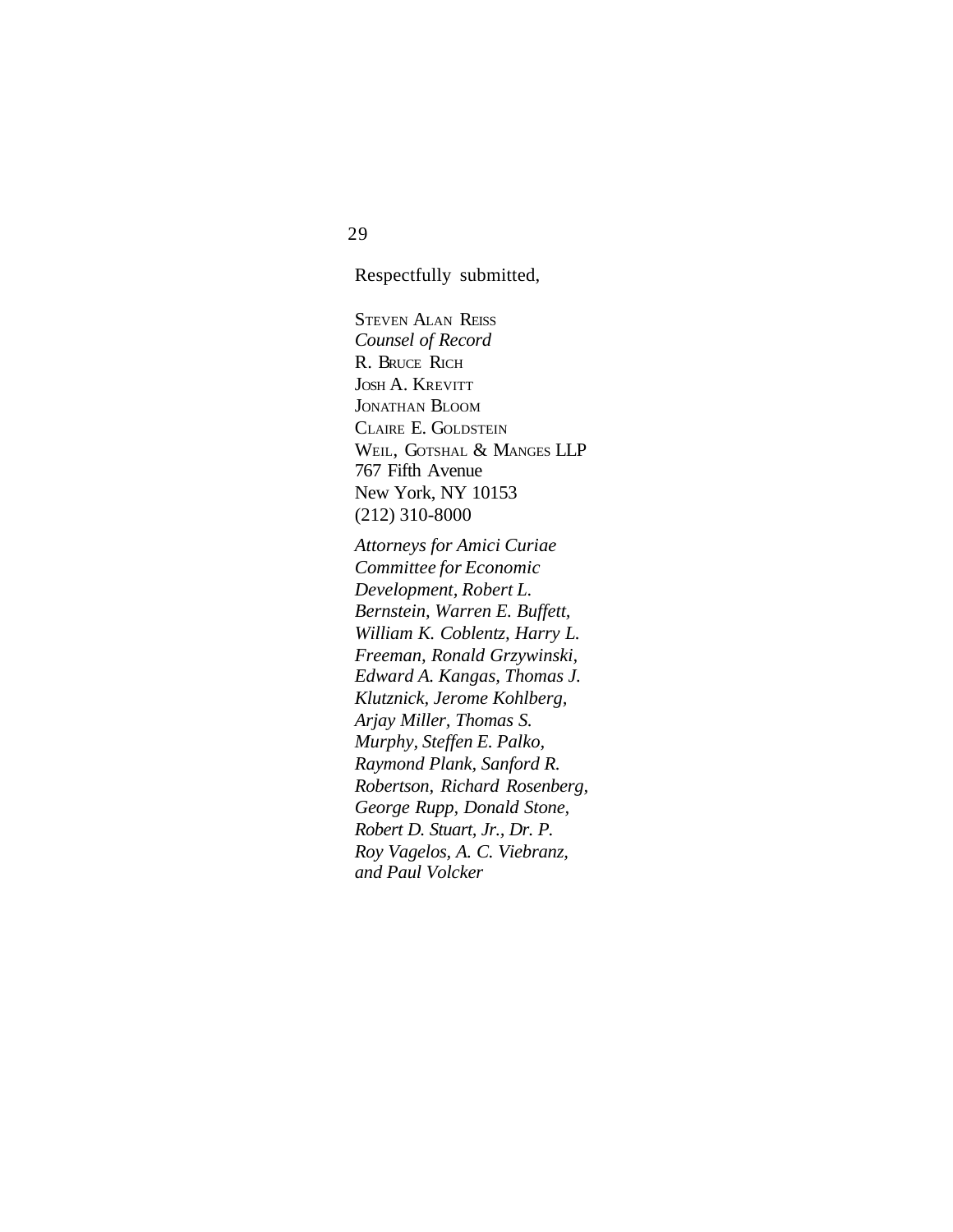#### 1a

## **APPENDIX — THE INDIVIDUAL** *AMICI*

Robert L. Bernstein Former Chairman/President Random House, Inc.

Warren E. Buffett Chairman & CEO Berkshire Hathaway Inc.

William K. Coblentz Attorney at Law Coblentz, Path, Duffy & Bass

Harry L. Freeman Chair The Mark Twain Institute

Ronald Grzywinski Chairman Shorebank Corporation

Edward A. Kangas Chairman and CEO (retired) Deloitte Touche Tohmatsu

Thomas J. Klutznick Chairman Thomas J. Klutznick Company

Jerome Kohlberg Chairman Kisco Management Corporation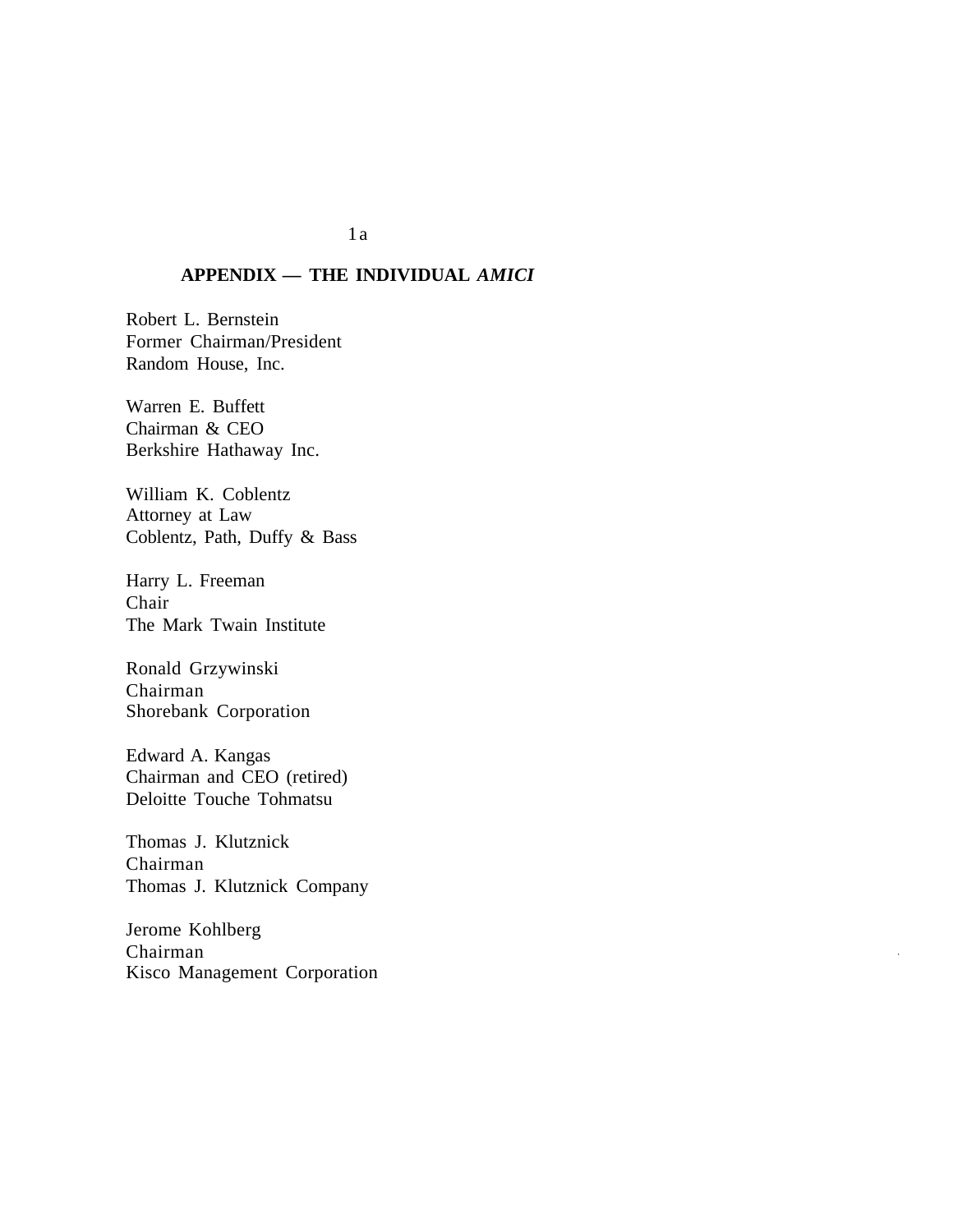#### *Appendix*

Arjay Miller Dean Emeritus, Graduate School of Business, Stanford University Former President, Ford Motor Company

Thomas S. Murphy Chairman & CEO (retired) Capital Cities/ABC, Inc.

Steffen E. Palko President XTO Energy Inc.

Raymond Plank Chairman/Founder Apache Corporation

Sanford R. Robertson President S.R. Robertson & Company, LLC

Richard Rosenberg Chairman & CEO (retired) Bank of America, N.A.

George Rupp President The International Rescue Committee

Donald Stone Former Chairman & CEO Merrill Lynch Specialists, Inc.

# $2a$